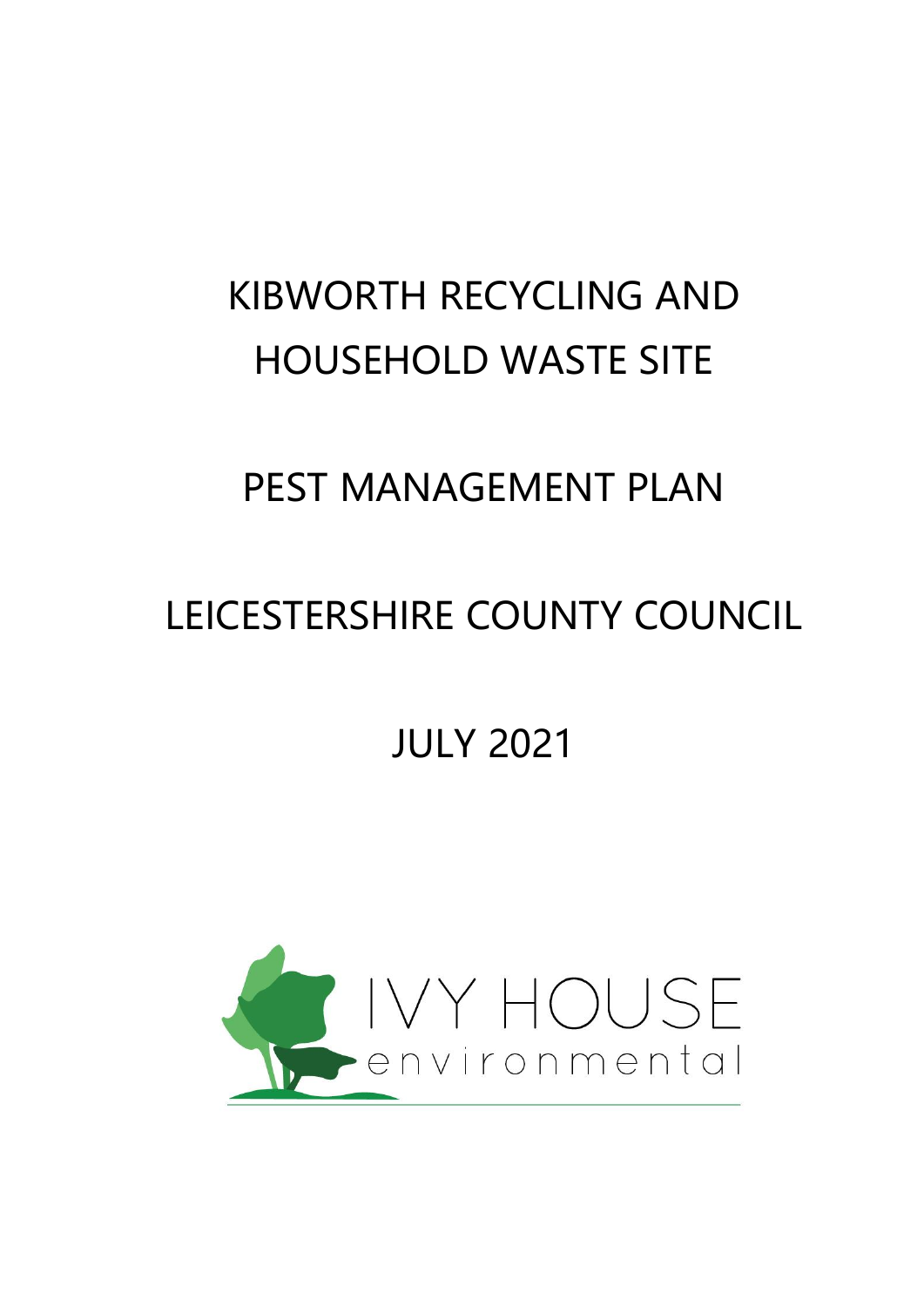| <b>SUMMARY TABLE</b>         |                                                                              |  |  |
|------------------------------|------------------------------------------------------------------------------|--|--|
| SITE:                        | Kibworth Recycling and Household Waste Site – Pest Management<br><b>Plan</b> |  |  |
| <b>SITE ADDRESS:</b>         | Harborough Road, Kibworth, Leicestershire, LE8 0EX                           |  |  |
| <b>CLIENT:</b>               | Leicestershire County Council                                                |  |  |
| DATE:                        | <b>July 2021</b>                                                             |  |  |
| <b>REFERENCE</b>             | IV.342.19                                                                    |  |  |
| <b>DEVELOPMENT PROPOSAL:</b> | Operation of a Recycling and Household Waste Facility                        |  |  |

| Written By: |                  | Justyna Krawczynska                     |
|-------------|------------------|-----------------------------------------|
|             |                  | <b>Waste and Permitting Consultant</b>  |
| Checked By: | . McCoze.        | Amanda McCabe                           |
|             |                  | Technical Director - Waste              |
| Authorised: |                  | <b>Richard Sutton MRICS</b><br>Director |
| Date:       | <b>July 2021</b> |                                         |
| Version:    | 2.0              |                                         |

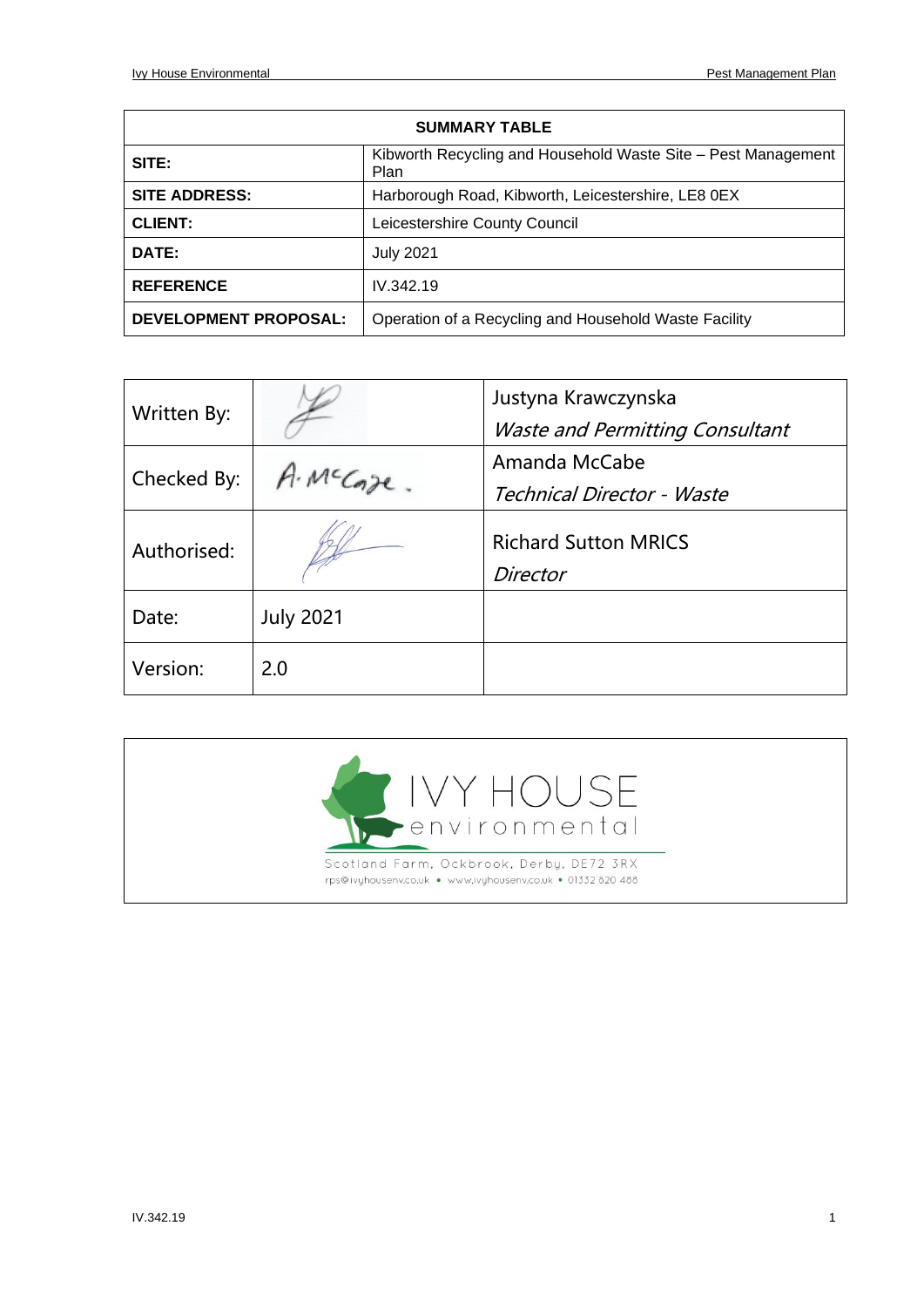## **CONTENTS**

| 2.0 |  |
|-----|--|
|     |  |
|     |  |
| 5.0 |  |

## **APPENDICES**

Appendix A Permit Boundary and Site Layout Appendix B List of Permitted Waste Complaints Procedure Site Condition Log

Appendix C Appendix D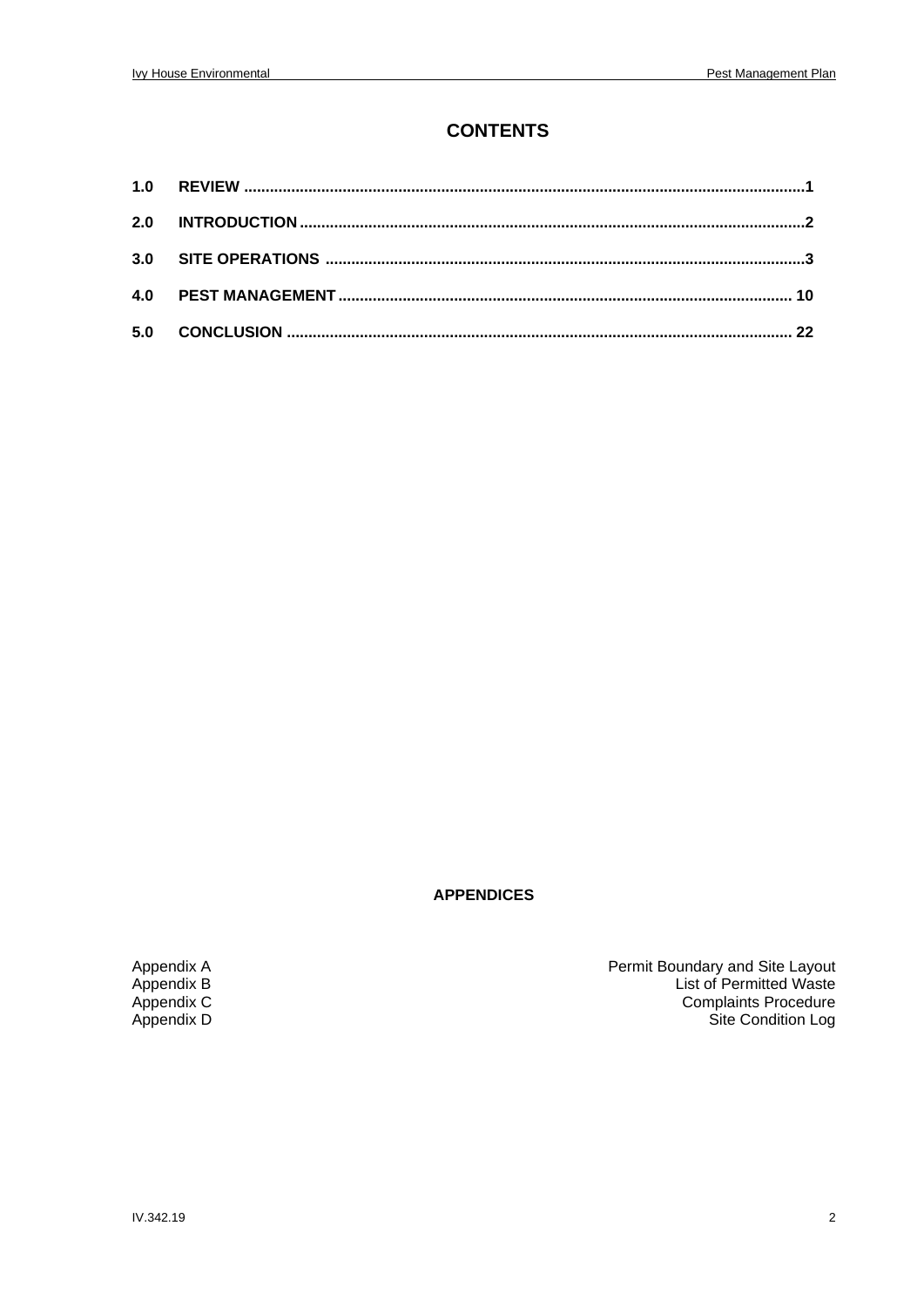### **1.0 REVIEW**

## **1.1 Document Review Procedures**

This Pest Management Plan is to be reviewed every year or when required by a change in operations, breach of permit, or substantial pest occurrences.

#### **Table 1: Document Review**

| <b>Date of Review</b> | <b>Comments</b> | <b>Name and Signature</b><br>of Reviewer | <b>Next</b><br>Date<br>of<br><b>Review</b> |
|-----------------------|-----------------|------------------------------------------|--------------------------------------------|
| <b>July 2021</b>      | Plan Prepared   |                                          | <b>July 2022</b>                           |
|                       |                 |                                          |                                            |
|                       |                 |                                          |                                            |
|                       |                 |                                          |                                            |
|                       |                 |                                          |                                            |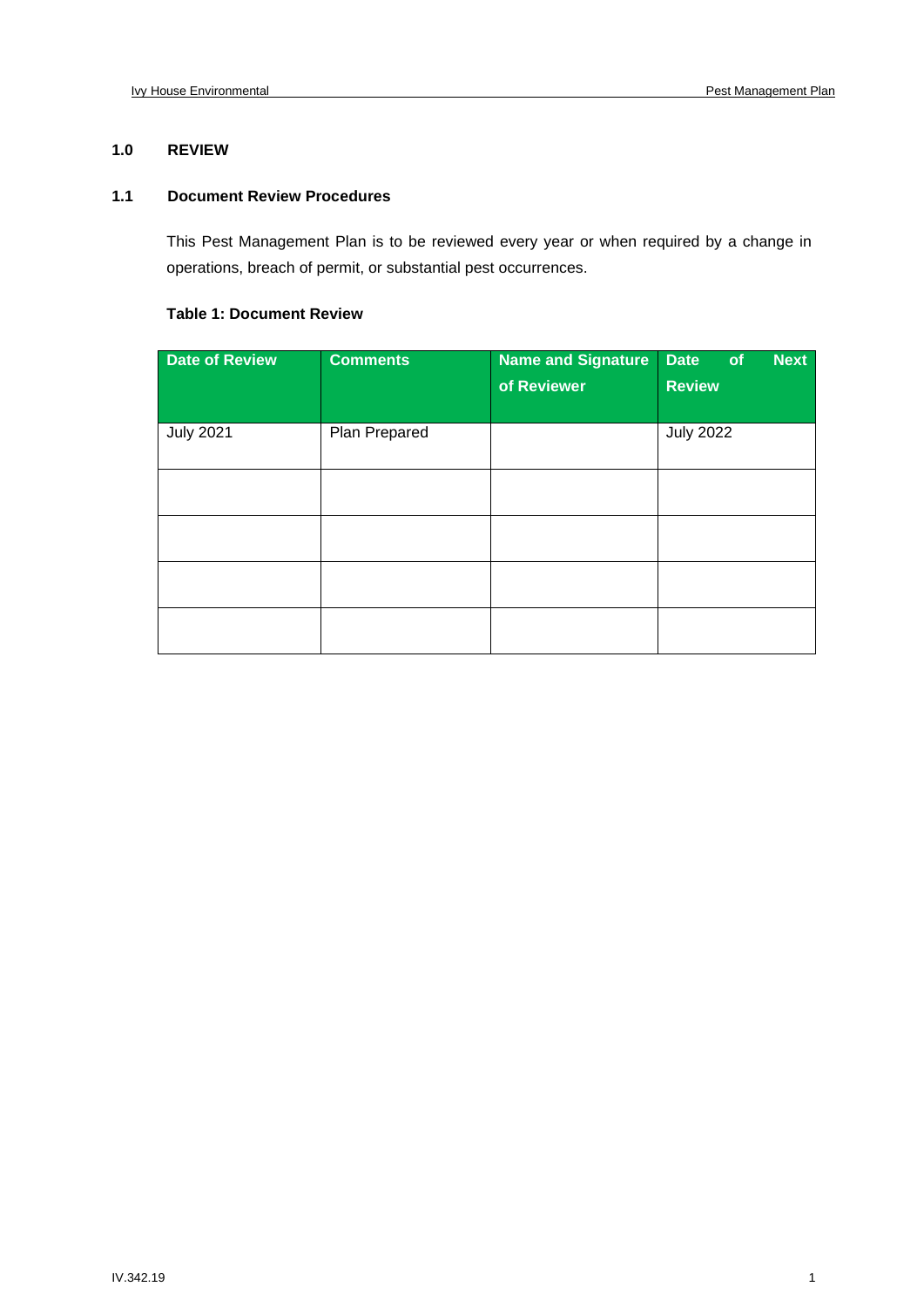## **2.0 Introduction**

### **2.1 Report Context**

This document has been prepared by Ivy House Environmental Limited (Ivy) on behalf of the Applicant, Leicestershire County Council (LCC) as part of the management for the proposed Kibworth Recycling and Household Waste Site at Harborough Road.

This report assesses the risk of pests at the facility and provides details of the pest management procedures that will be in place to control and prevent any occurrences at the facility and has been prepared in accordance with Environment Agency draft guidance document 'Non-hazardous and inert waste: appropriate measures for permitted facilities, dated July 2020. The purpose of this is to ensure that the risk of pest impacts on potentially nearby receptors is minimised.

This document forms part of the site's Environmental Management System (EMS) and will be reviewed on an annual basis and in the event of any incidents.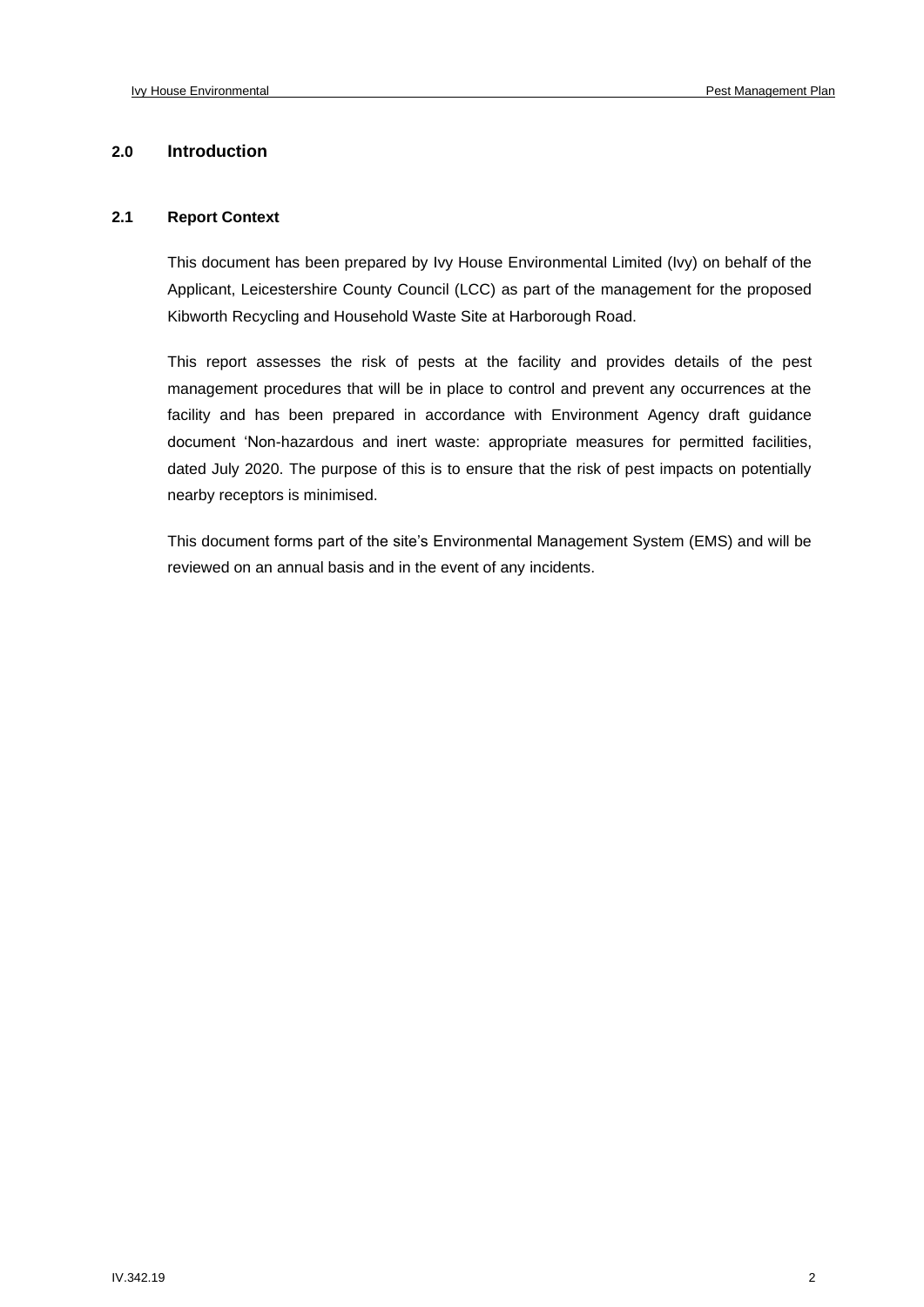#### **3.0 SITE OPERATIONS**

Kibworth Recycling and Household Waste Site will be located approximately 1km south of Kibworth and 15.3 km northeast of the city of Leicester. The site will be situated within agricultural land with the A6 to the south of the site and a railway to the north of the site. The site will be centred at approximate National Grid Reference (NGR) SP 69822 93236.

The site location and the environmental permit boundary is provided on Drawing Number M00460-MAB-00-ZZ-DR-A-1100-S4-P02.

Access for staff and visitors to the site will be achieved via Harborough Road (A6), which is located to the south of the site. The nearest residential dwelling is located approximately 670m northwest of the site on Harborough Road.

The site is to be a Recycling & Household Waste Site with additional wastes being accepted from commercial contracts. The site will consist of two areas, a Recycling & Household Waste Site area (RHWS) where members of the public will be able to drop off unwanted items and waste items, and a Bulking Area where wastes received via HGV's will be bulked for onwards transport.

The main Recycling & Household Waste Site yard boasts a number of Roll on Roll off (RoRo) containers which will store separate waste streams (metals, plastics, bottles, paper, hard core, plaster board, green wastes, wood wastes, cement bonded asbestos etc), as well as a canopied area for WEEE wastes (televisions, fridges, computers etc) and a separate area for liquid wastes which will be contained in appropriate tanks that are double skinned (oil's, fats, paints etc). In addition, batteries and fluorescent tubes will also be stored within the WEEE area in appropriate containers.

The public will be greeted upon arrival where they will be questioned about what waste they are wanting to deposit and will be directed to the relevant drop off point within the Recycling & Household Waste Site.

The waste brought to the site by HGV vehicles will be separate to that brought to the site via public vehicles. HGV vehicles will be directed to the Bulking Area where they will unload the waste for inspection before moving it into the relevant bay (the bulking area is located to the west of the site as per Site Layout Plan, Drawing Number M00460-MAB-00-ZZ-DR-A-1101- S4-P02). The Bulking Area will have covered/canopied storage bays to the west which will contain green wastes, wood wastes and other 'residual waste'.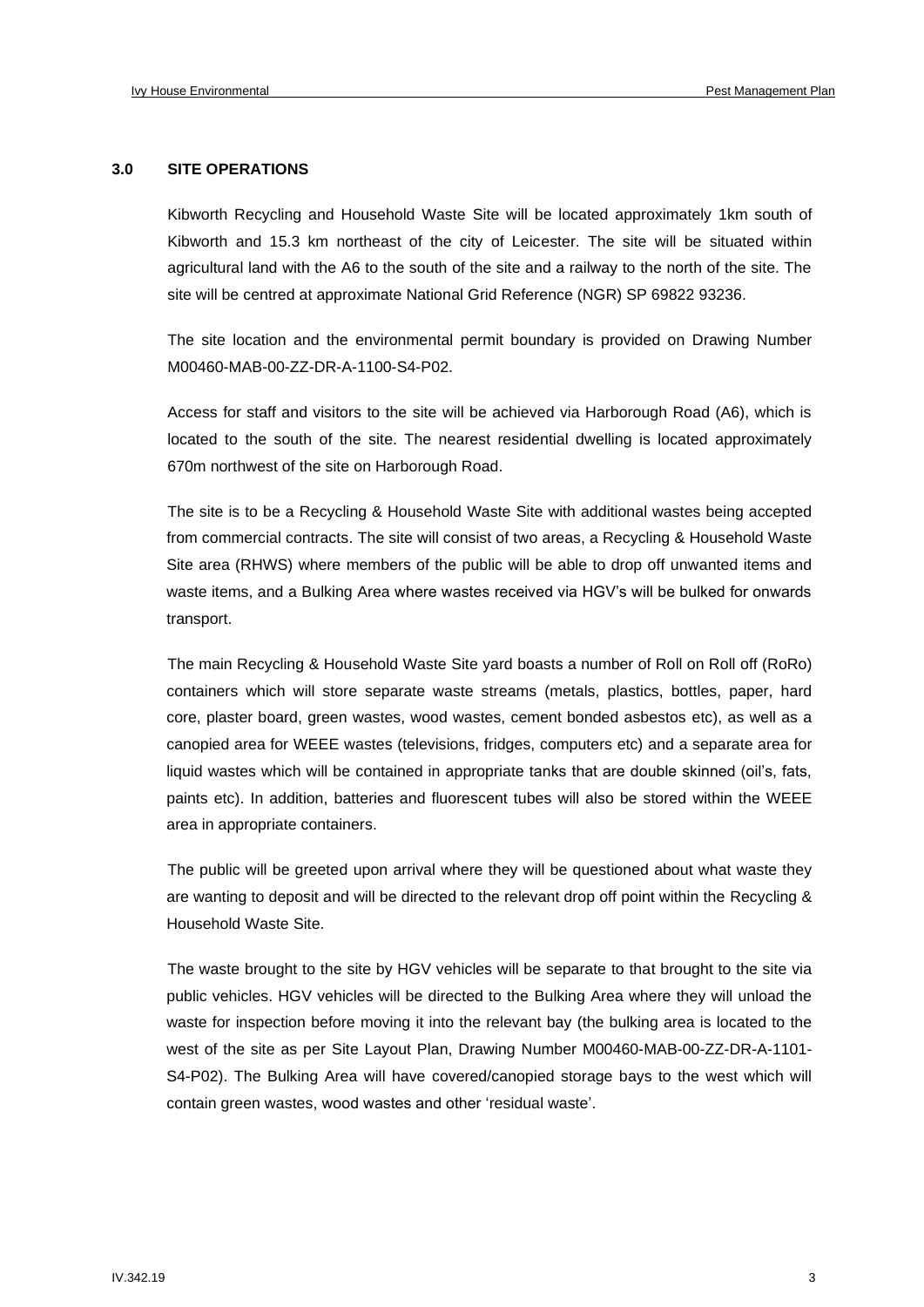In addition, the site will have designated storage areas for hazardous and non-hazardous wastes, oils, fats and paints to ensure that hazardous wastes do not mix with non-hazardous wastes.

The site will be fully bunded with sealed drainage. The site will contain any quarantined waste in containers/separate area within the Bulking Area which will be covered with tarpaulin if required (this will ensure that quarantined wastes do not contaminate those which have been deemed suitable for acceptance on the site) as well as a fire quarantine area.

#### **3.1 Operating Hours**

The facility is designed to be operational between the following hours:

 $06:00 - 20:00$ 

The facility will operate seven day per week, including public holidays, with the exclusion of Christmas Day, Boxing Day and New Year's Day.

As detailed in the Environment Permit Application, Leicestershire County Council will undertake the following Disposal and Recovery operations, provided for in Annex II to Directive 2008/98/EC of The Council of 19th November.

#### **Table 2: Recovery and Disposal Activities**

| <b>R/D Code</b> | <b>Activity</b>                                                                                                                                                                                           |
|-----------------|-----------------------------------------------------------------------------------------------------------------------------------------------------------------------------------------------------------|
| R <sub>13</sub> | Storage of waste pending any of the operations numbered R1 to R12<br>(excluding temporary storage, pending collection, on the site where it is<br>produced)                                               |
| D <sub>15</sub> | Storage pending any of the operations numbered D1 to D14 (excluding<br>temporary storage, pending collection, on the site where it is produced;                                                           |
| D <sub>14</sub> | Repackaging prior to submission to any of the operations numbered D1 to<br>D <sub>13</sub> :                                                                                                              |
| D <sub>9</sub>  | Physico-chemical treatment not specified elsewhere in Annex II which<br>results in final compounds or mixtures which are discarded by means of<br>any of the operations numbered D1 to D8 and D10 to D12; |
| R <sub>3</sub>  | Recycling/Reclamation of organic substances which are not used as<br>solvents                                                                                                                             |
| R4              | Recycling/Reclamation of metals and metal compounds                                                                                                                                                       |
| R <sub>5</sub>  | Recycling/Reclamation of other inorganic materials.                                                                                                                                                       |

The site will ensure that there is no more than 50 tonnes of hazardous wastes onsite at any one time.

#### **3.2 Permitted Waste Types**

Waste types to be accepted into the facility are set out in Appendix B of this document.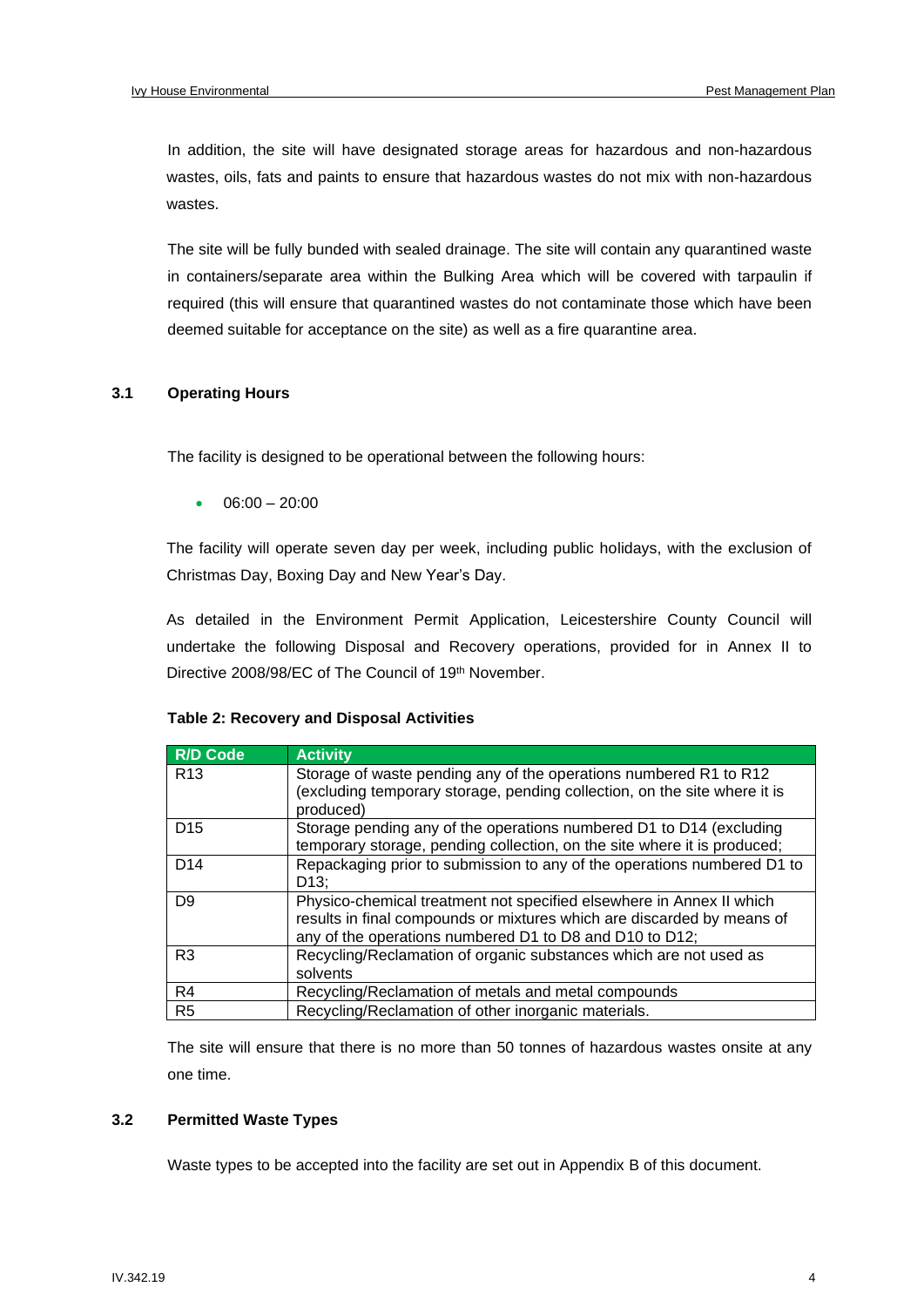#### **3.3 Waste Acceptance Procedures**

The site will comply with the waste acceptance procedures outlined in the Operating Techniques. Below is the summary of the acceptance procedures for the Recycling & Household Waste Site area and Bulking Area.

#### Recycling & Household Waste Site area

When arriving at the site members of the public will be greeted by meet and greet person who will enquire about the type and amount of waste brought to site. They will verify the type of the waste and confirm that the waste is allowed to be accepted at the site and will check for any visible dust. They will then direct the person to the relevant skip/area. If the meet and greet person identifies the householder brought non-conforming wastes to the site, they will inform the person that this waste cannot be accepted at the site and needs to be taken to an alternative facility.

#### Bulking Area

With regards to the bulking area, every vehicle which transfers waste material which arrives on site, must have a Waste Carriers Licence if required by legislation (with regards to public drop off of wastes, wastes will be checked by the site greeters and vehicles will be directed to the relevant skip). Checks will be made to ensure that waste carriers are properly licensed. This information can be checked by the following methods:

- By phoning the Environment Agency on 08708 506 506 and requesting an instant Waste Carrier Validation Check; or
- Checking online on the Environment Agency's waste carrier register on their website.

Wastes will be characterised, as required under the Duty of Care Regulations, prior to acceptance of the delivery. Non-conforming wastes will be rejected. Records of the waste characteristics and origin of the waste will be kept in accordance with Duty of Care requirements.

The following steps will be followed to ensure that waste accepted on site is done so correctly:

- 1. On arrival to the bulking area, vehicles will supply the with the relevant paperwork for initial checks. Any discrepancies will be resolved before the waste is accepted on site. The load will be checked at this point.
- 2. Checks on storage capacity will take place to ensure that suitable space is available for incoming wastes.
- 3. The vehicle will be directed by the relevant Operative to the waste reception area.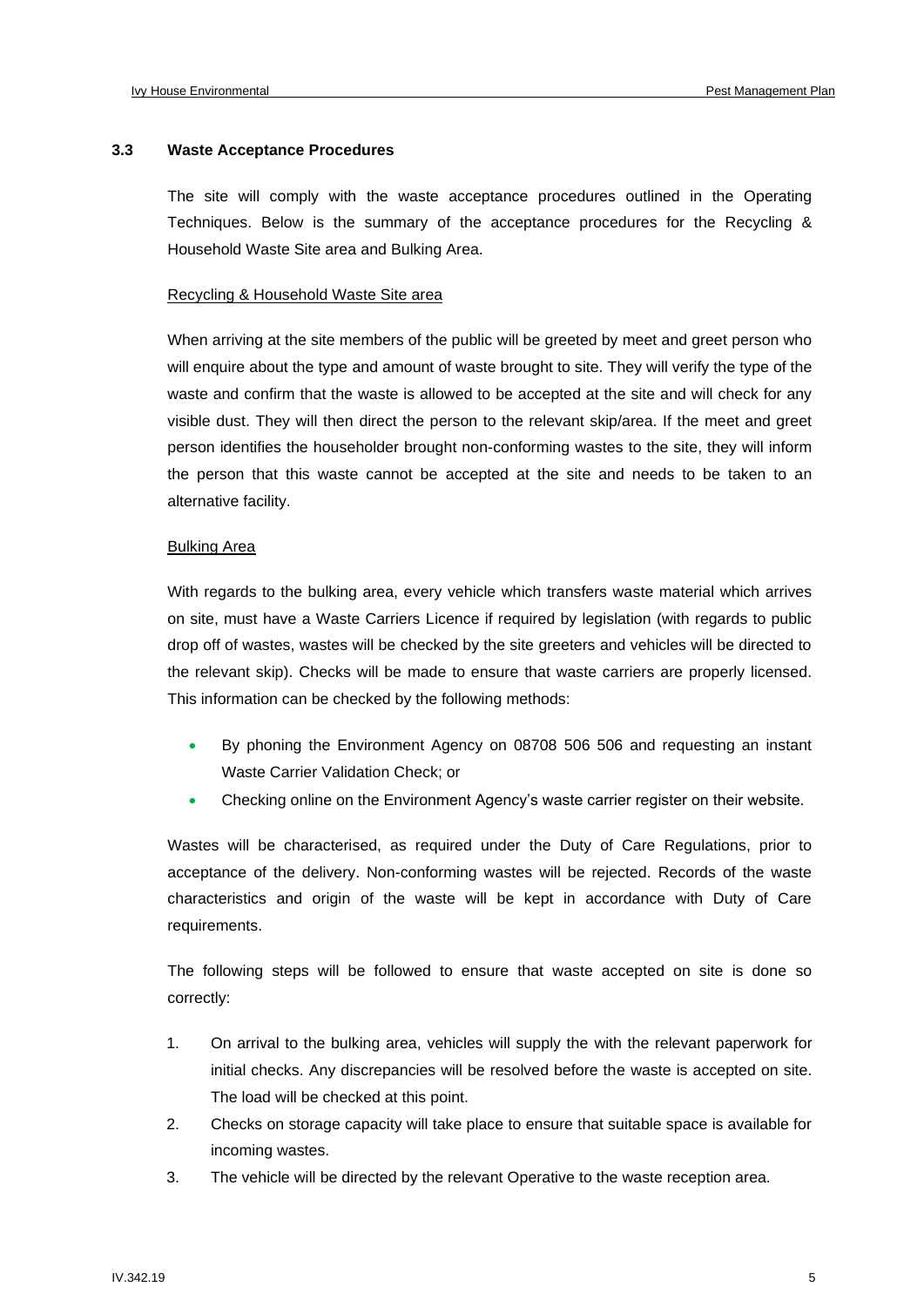- 4. A visual load inspection will take place, before the waste is unloaded, by a technically competent site Operative or other designated person, to ensure consistency with the waste delivery/acceptance/rejection note. If this is not possible, the waste will be inspected immediately after offloading in the waste reception area.
- 5. The waste will be unloaded or tipped in the appropriate area, and then the vehicle will leave the site.

#### **3**.4 **Unauthorised and Rejected Wastes**

Leicestershire County Council will have a clear and unambiguous criterion for the rejection of wastes, together with a written procedure for tracking and reporting such non-conformance. This will include notification to the customer/waste producer. Written/computerised records will form part of the waste tracking system information.

LCC will also have a clear and unambiguous criterion for the subsequent storage and disposal of such rejected wastes. This policy will achieve the following:

- identifies the hazards posed by the rejected wastes;
- labels rejected wastes with all information necessary to allow proper storage and segregation arrangements to be put in place; and
- segregates and stores rejected wastes safely pending removal.

In the event that unauthorised wastes are delivered to the site, the material will be loaded back onto the vehicle that discharged it, if it is possible and safe to do so. If this is not possible, then the material will be quarantined within a designated area and removed from the site as soon as practicable.

#### **3.5 Technical Competence**

The site will be supervised by designated technically competent managers who hold the appropriate certificate of technical competence issued by the Waste Management Industry Training and Advisory Board.

#### **3.6 Environmental Management System**

LCC will operate their own management system which will ensure that:

- the risks that pests pose to the environment are identified:
- the measures that are required to minimise pest risks are identified;
- the activities are managed in accordance with the pest management system;
- performance against the pest management system is audited at regular intervals; and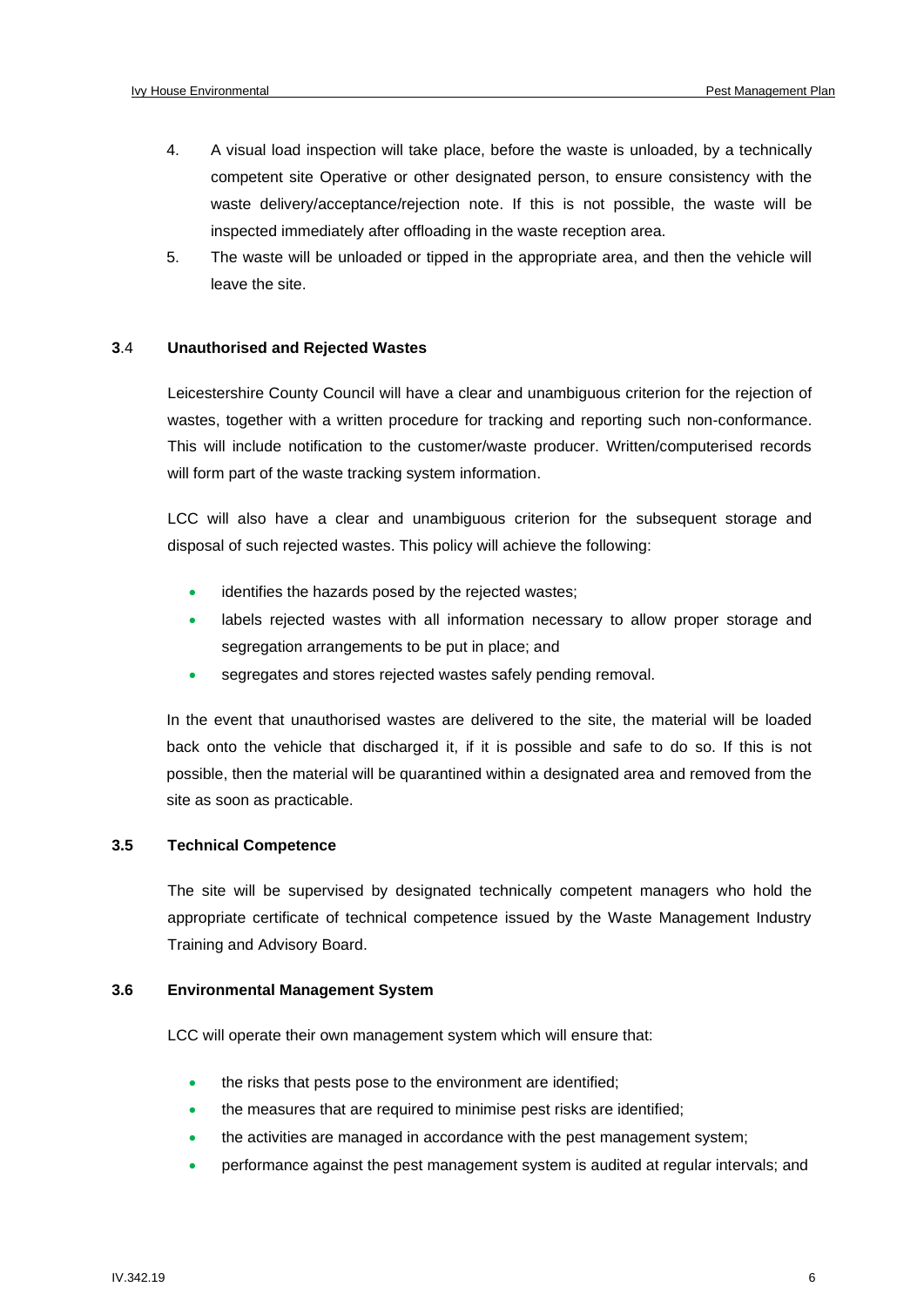• they are in compliance with the environmental permit.

The pest management system will be reviewed at least once a year or in response to significant changes to the activities, accidents or non-compliance.

#### **3.7 Pest Records**

LCC will keep records of a number of performance indicators and environmental indicators on site. Records will be legible and easily retrievable on request (either in hard copy or electronically). Records will be kept in line with the conditions of the Environmental Permit issued for the site. For example, the following records will be kept:

- records of potentially polluting events will be kept at the facility during the life of the permit;
- waste inputs to all processes will be recorded 'en masse'; and
- Storage locations and amounts of materials.

The above list is not exhaustive. Records will be kept to satisfy the requirements of the Environmental Permit and all other relevant statutory legislation.

#### **3.8 Incidents and Non-Conformance**

LCC has in place procedures to account for the potential for incidents and non-conformances which may affect the environmental performance of the facility. The procedures as set out below show how any abnormal operation including malfunction, breakdown or failure of plant, equipment or techniques will be dealt with to ensure that normal operation of the facility is regained promptly.

As a minimum, procedures will:

- detect abnormal operation and investigate the causes;
- assess the information and decide on the appropriate course of action;
- retain normal operation in the short term; and
- prevent against the reoccurrence of the problem in the long term.

As will be detailed further in LCC EMS, the procedures will ensure that non-conformances are reported, investigated and rectified, and that failures and weaknesses are prevented.

LCC's EMS will provide a means for the management system and the environmental performance of the facility to be evaluated. This will be accomplished through regular work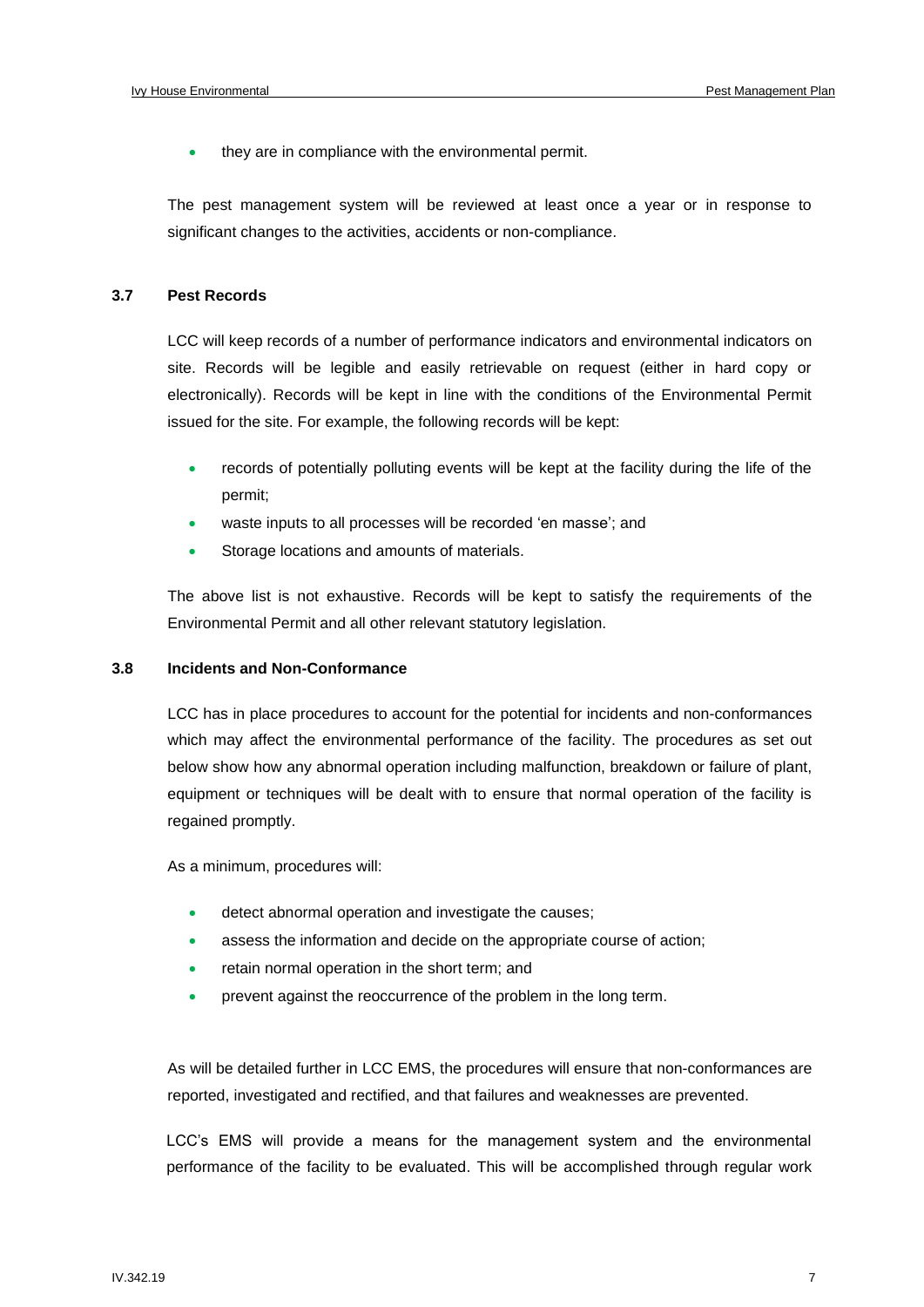place inspections and will include, where appropriate, the identification of areas where improvements are required. The regular review of the EMS and its procedures will form an essential role in ensuring that the systems and procedure remain appropriate to the site activities and legal requirements (including compliance with the Environmental Permit) throughout the life time of the facility.

To assist in the reporting of incidences, LCC will display a notice at or near the site entrance with the following information clearly visible:

- Company name;
- Permit number;
- Emergency contact name and the permit holder's (i.e. Leicestershire County Council) telephone number;
- A statement that the site is permitted by the Environment Agency; and
- Environment Agency national number (08708 506 506) and incident hotline number (0800 807060).

#### **3.9 Complaints Procedure and Daily Log**

LCC has in place procedures for any complaints received from the operation of site activities. The Complaints Procedure can be found in Appendix B.

LCC will maintain a conditions log which will note any abnormal weather conditions, any incidences at the site such as pests, dust, noise, odour, spills or discharges or any malfunction with regards to machinery. Paperwork will be kept so that there is a record of vehicles which have brought waste onto site or removed it from site so that vehicles can be traced and identified if complaints are received.

The daily log shall also record all housekeeping activities. The daily record sheet can be found in Appendix D of this document.

#### **3.10 Accident Management**

#### **Site Surfaces**

The site will comprise concrete hardstanding which will be maintained to prevent the pooling of surface water and prevent the attraction of pests through stagnant water.

#### **Leaks and Spillage**

In the event of any potentially polluting leak or spillage occurring on site which could attract pests, the following actions will be taken.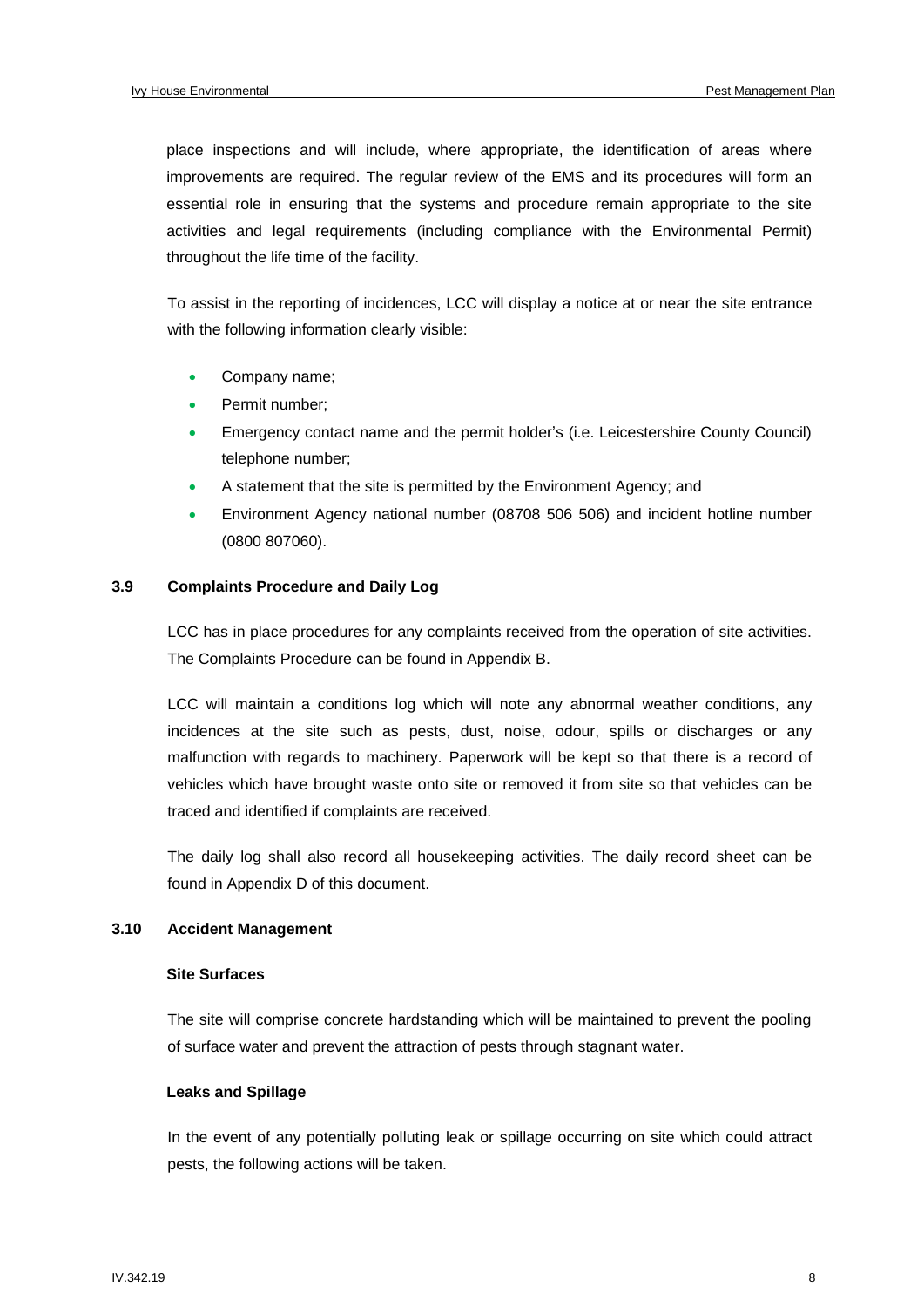- 1. Minor spillages will be cleaned up immediately, using sand or a proprietary absorbent. The resultant materials will be placed in a container for off-site disposal to a suitable facility as appropriate.
- 2. In the event of a major spillage, which is causing or is likely to cause polluting emissions to the environment that may attract pests, immediate action will be taken to contain the spillage and prevent liquid from entering surface water drains and unsurfaced ground. The spillage will be cleared immediately and placed in containers for off-site disposal and the area where the spillage occurred will undergo a thorough cleaning. Records of spillages and incidents will be kept on site together with a summary of the remedial action taken.

#### **3.11 Maintenance Procedures**

A planned preventative maintenance programme (PPM) will be put in place to minimise the risk to safety, health and the environment by ensuring that all appropriate items and elements within the site are serviced and inspected on a regular basis.

Details of faults, breakdowns and repairs are documented and records are maintained at the site office. Faults and breakdowns will be investigated and the service schedule revised if necessary.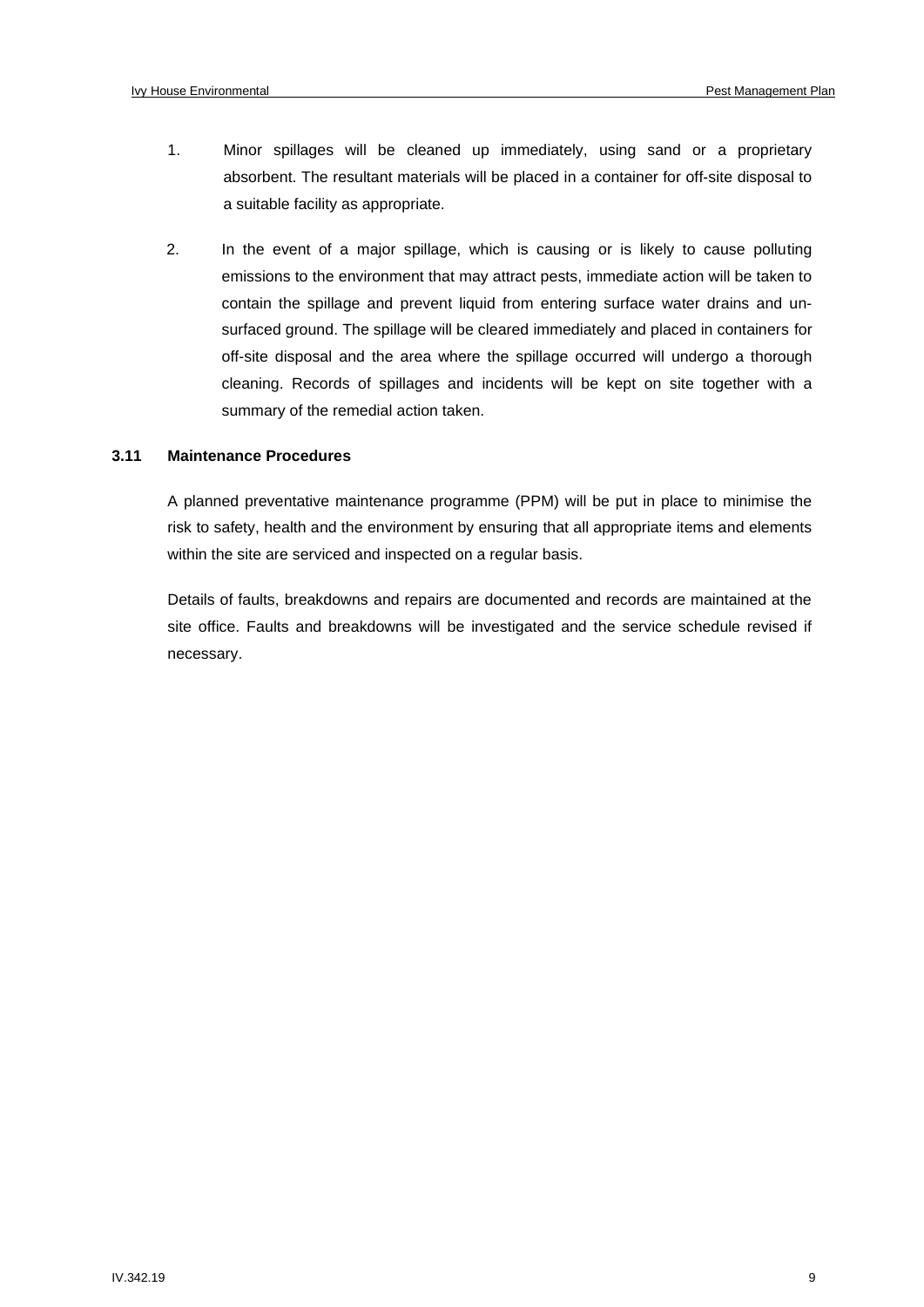## **4.0 PEST MANAGEMENT**

### **4.1 Receptors**

Sensitive receptors within 1,000m of the facility have been identified in Table 3 below. As the Dust Management Plan looks at the 'worst case' scenario, any receptors at a distance greater than 1 km have not been assessed unless they have the potential to be impacted.

#### **Table 3: Relevant Receptors within 1,000m**

| <b>ID on the</b>             | <b>Receptor</b>                                                    | <b>Direction from</b>   | <b>Minimum</b>       |
|------------------------------|--------------------------------------------------------------------|-------------------------|----------------------|
| <b>Receptor</b>              |                                                                    | <b>Operational Area</b> | <b>Distance from</b> |
| Plan                         |                                                                    |                         | proposed             |
|                              |                                                                    |                         | permit               |
|                              |                                                                    |                         | boundary (m)         |
|                              | Designated ecological habitats e.g. Ramsars, SAC, SPA, SSSI        |                         |                      |
| ٠                            |                                                                    |                         |                      |
|                              | Other Designations e.g. National Parks, ANOB, World Heritage Sites |                         |                      |
|                              |                                                                    |                         |                      |
|                              | Historic buildings / listed buildings / archaeological sites       |                         |                      |
| $\qquad \qquad \blacksquare$ |                                                                    |                         |                      |
|                              | <b>Domestic Dwellings</b>                                          |                         |                      |
| 1                            | <b>Marriot Drive</b>                                               | $\overline{\text{NW}}$  | 722m                 |
| $\overline{2}$               | Milestone Close                                                    | $\overline{\text{NW}}$  | 827m                 |
| 3                            | <b>Braymish Close</b>                                              | $\overline{\text{NW}}$  | 815m                 |
| $\overline{4}$               | Harborough Road                                                    | $\overline{\text{NW}}$  | 750m                 |
| $\overline{5}$               | New Road                                                           | $\overline{\text{NW}}$  | 911m                 |
| 6                            | Fairway                                                            | $\overline{\text{NW}}$  | 960m                 |
| 7                            | <b>Birdie Close</b>                                                | <b>NW</b>               | 915m                 |
| $\overline{8}$               | <b>Wentworth Close</b>                                             | $\overline{W}$          | 950m                 |
|                              | <b>Schools, Shops, Commercial and Industrial</b>                   |                         |                      |
| 9                            | Kibworth Golf Club                                                 | <b>SW</b>               | 443m                 |
| 10                           | <b>Beech Tree Bunnies</b>                                          | <b>SSE</b>              | 768m                 |
| $\overline{11}$              | <b>Unnamed Farm</b>                                                | <b>SW</b>               | 300m                 |
| $\overline{12}$              | Kibworth Gun Club                                                  | $\overline{\text{SE}}$  | 500m                 |
| 13                           | <b>Premier Music International</b>                                 | <b>NW</b>               | 500m                 |
| $\overline{14}$              | <b>ACI Financial</b>                                               | $\overline{\text{NW}}$  | 487m                 |
| 15                           | <b>Readicut Crafts</b>                                             | NW                      | 470m                 |
| 17                           | <b>Total Community Care</b>                                        | NW                      | 487m                 |
| 18                           | <b>UK Property Finance</b>                                         | <b>NW</b>               | 493m                 |
| $\overline{19}$              | <b>Cornerstone Tax Advisors</b>                                    | NW                      | $\overline{50}$ 1m   |
| 20                           | Jefferson Payroll Bureau                                           | $\overline{\text{NW}}$  | 510m                 |
| 21                           | Secured-Ioans.co.uk                                                | $\overline{\text{NW}}$  | 496m                 |
| 22                           | <b>Creative World of Crafts</b>                                    | $\overline{\text{NW}}$  | 508m                 |
| 16                           | <b>CLA UK</b>                                                      | <b>NW</b>               | 519m                 |
| 24                           | Crouch Recovery                                                    | <b>NW</b>               | 531m                 |
| 25                           | Dynamic Wealth                                                     | <b>NW</b>               | 561m                 |
| 26                           | Farleys                                                            | <b>NW</b>               | 625m                 |
| 27                           | Spenders Motorcycles                                               | <b>NW</b>               | 653m                 |
| $\overline{30}$              | Allotments                                                         | $\overline{\mathsf{N}}$ | 50 <sub>m</sub>      |
| 29                           | Kemps Clothing                                                     | <b>NW</b>               | 850m                 |
| 28                           | Horsewear House Ltd                                                | <b>NW</b>               | 684m                 |
| 23                           | <b>DD</b> Automotive                                               | <b>NW</b>               | 646m                 |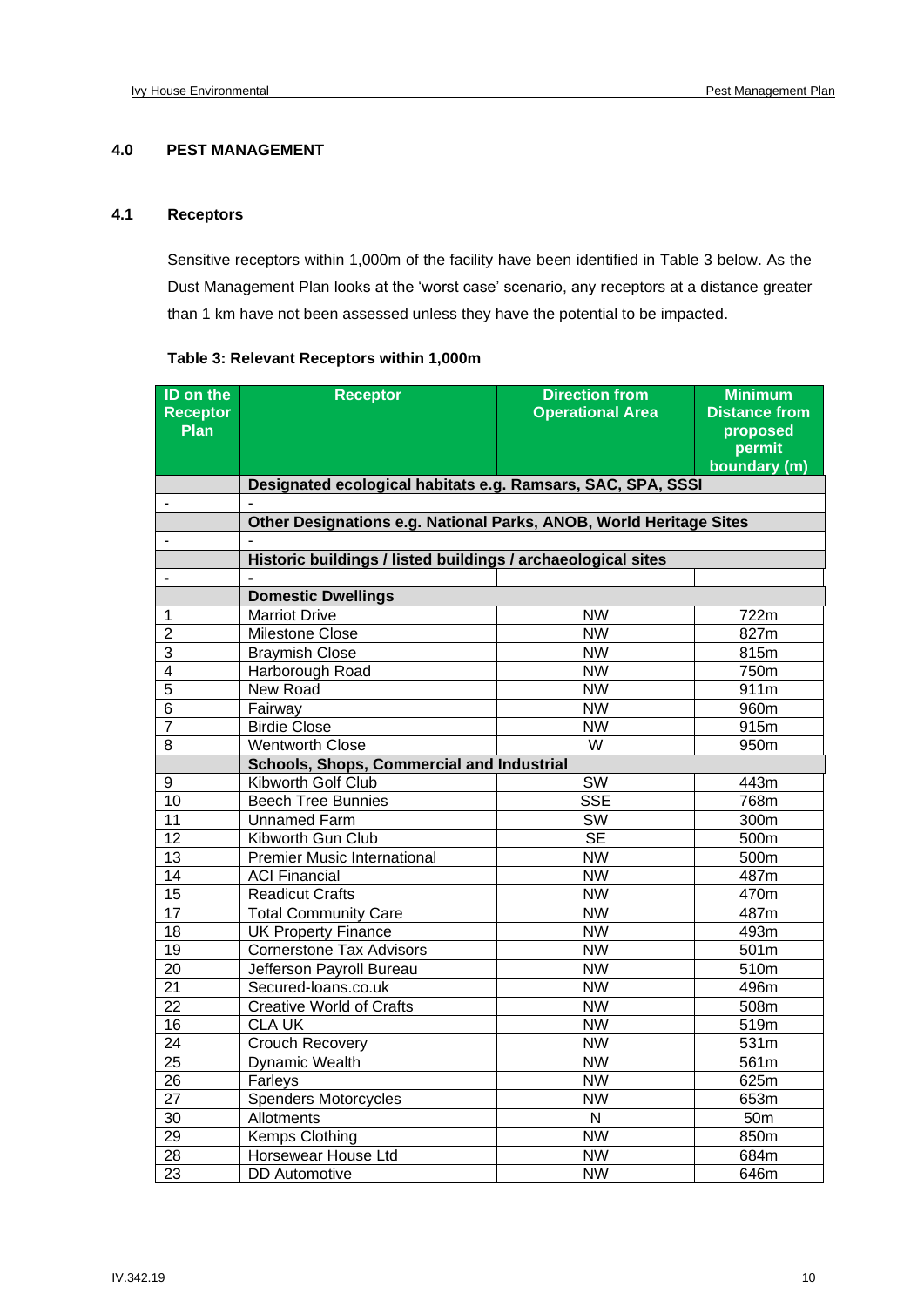| <b>ID on the</b><br><b>Receptor</b><br><b>Plan</b> | <b>Receptor</b>                                                                                | <b>Direction from</b><br><b>Operational Area</b> | <b>Minimum</b><br><b>Distance from</b><br>proposed<br>permit<br>boundary (m) |
|----------------------------------------------------|------------------------------------------------------------------------------------------------|--------------------------------------------------|------------------------------------------------------------------------------|
|                                                    | <b>Highway, Minor Road and Railway</b>                                                         |                                                  |                                                                              |
| 32                                                 | Harborough Road (A6)                                                                           | S                                                | 10 <sub>m</sub>                                                              |
| 33                                                 | W Langton Road                                                                                 | N                                                | 125m                                                                         |
| 34                                                 | Railway                                                                                        | N                                                | 18 <sub>m</sub>                                                              |
|                                                    | <b>Farmland</b>                                                                                |                                                  |                                                                              |
| 31                                                 | Farmland                                                                                       | W                                                | 14 <sub>m</sub>                                                              |
| 31                                                 | Farmland                                                                                       | N                                                | 36m                                                                          |
| 31                                                 | Farmland                                                                                       | E                                                | 30m                                                                          |
| 31                                                 | Farmland                                                                                       | $\overline{s}$                                   | 20 <sub>m</sub>                                                              |
| 31                                                 | Farmland                                                                                       | <b>SE</b>                                        | 65m                                                                          |
|                                                    | <b>Local Wildlife Sites</b>                                                                    |                                                  |                                                                              |
|                                                    |                                                                                                |                                                  |                                                                              |
|                                                    | <b>Protected Species</b>                                                                       |                                                  |                                                                              |
|                                                    |                                                                                                |                                                  |                                                                              |
|                                                    | <b>Protected Habitats</b>                                                                      |                                                  |                                                                              |
|                                                    |                                                                                                |                                                  |                                                                              |
|                                                    | <b>Surface Water</b>                                                                           |                                                  |                                                                              |
| 35                                                 | Langton Brook                                                                                  | S                                                | 950m                                                                         |
| 36                                                 | Drainage Channel flowing into the<br>Langton Brook                                             | <b>NE</b>                                        | 10 <sub>m</sub>                                                              |
|                                                    | <b>Groundwater (sensitivity)</b>                                                               |                                                  |                                                                              |
|                                                    | In accordance with the MAGIC website, the site is not within a Groundwater<br>Protection Zone. |                                                  |                                                                              |

## **4.2 Pest Management**

Source/Pathway

The Area Supervisor will be responsible for managing all pest management procedures on site.

The effects of pests may be both immediate and long term, presenting a significant burden for the Operator, neighbours and regulatory agencies. The potential causes of a pests are identified below:

- Waste types;
- Storage methodology;
- Poor housekeeping;
- Waste acceptance procedures;
- Transferring/bulking up of material from one vessel to another;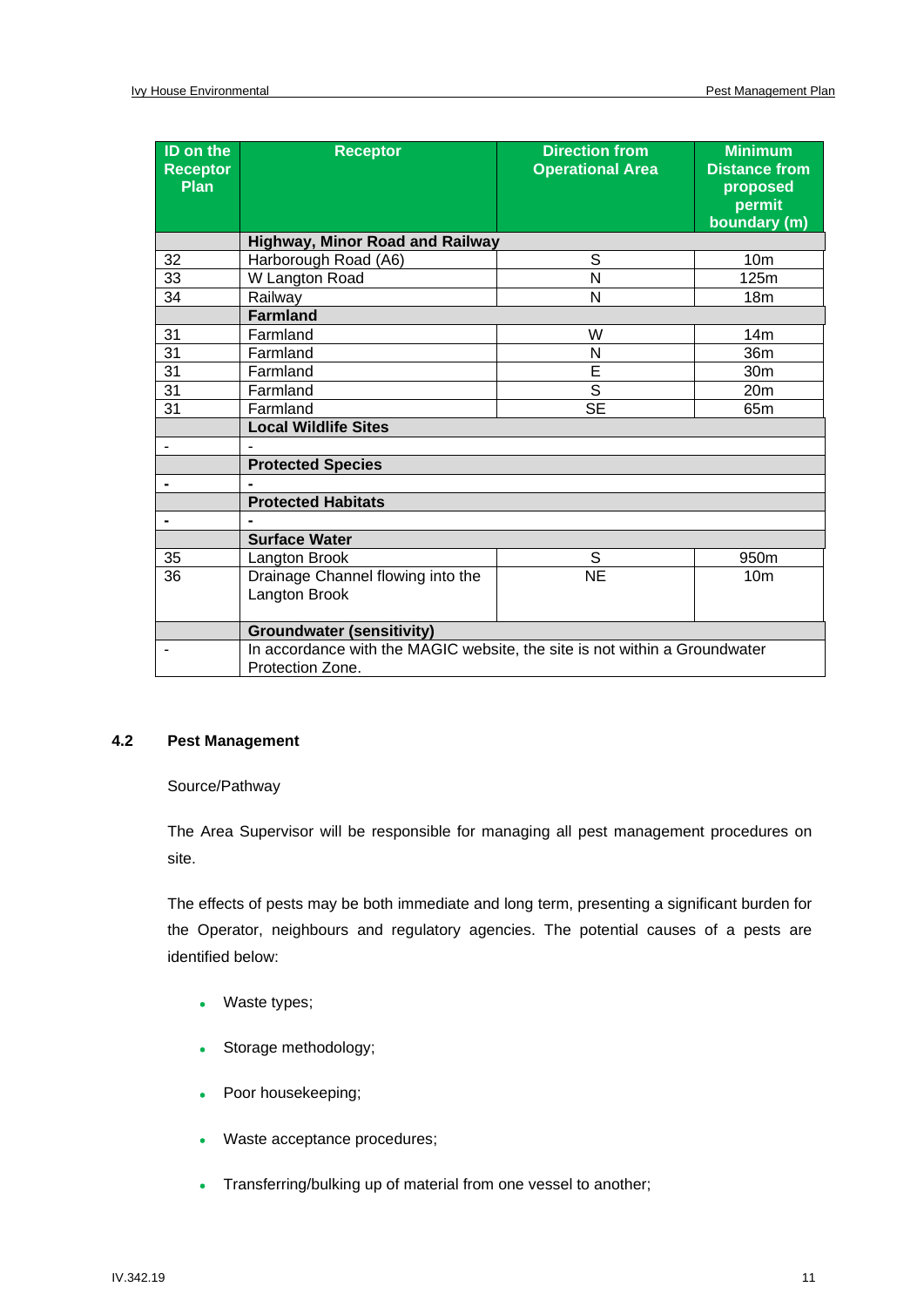- Poor infrastructure containment;
- Spillages;
- Accidental loss of containment from failed plant and equipment; and
- Tanker and vessels manhole opening and other access points.

#### **4.3 Agency Guidelines for Management of Pests**

The facility is a waste operation under the Environmental Permitting Regulations 2016, and so is subject to Appropriate Measures. The Operator has adopted the relevant measures for pest control as outlined within Agency Guidance – Non-hazardous and inert waste: appropriate measures for permitted facilities. The relevant control measures undertaken by the Operator are as follows:

- Inspection and control of pests;
- Rejection of loads of infested wastes;
- Treating pest infestations promptly;
- Removal of wastes if necessary;
- Provision of a registered pest contractor; and
- Storing, handling and using approved pest control products.

The risk assessment in Table 4 represents the risk of exposure to a pest before mitigating controls are put in place. The probability of exposure is therefore not necessarily a reflection of the severity of the impact on the receptor, which may not be sensitive to the hazard. The severity of the unmitigated consequence presumes the receptor has been exposed to the hazard.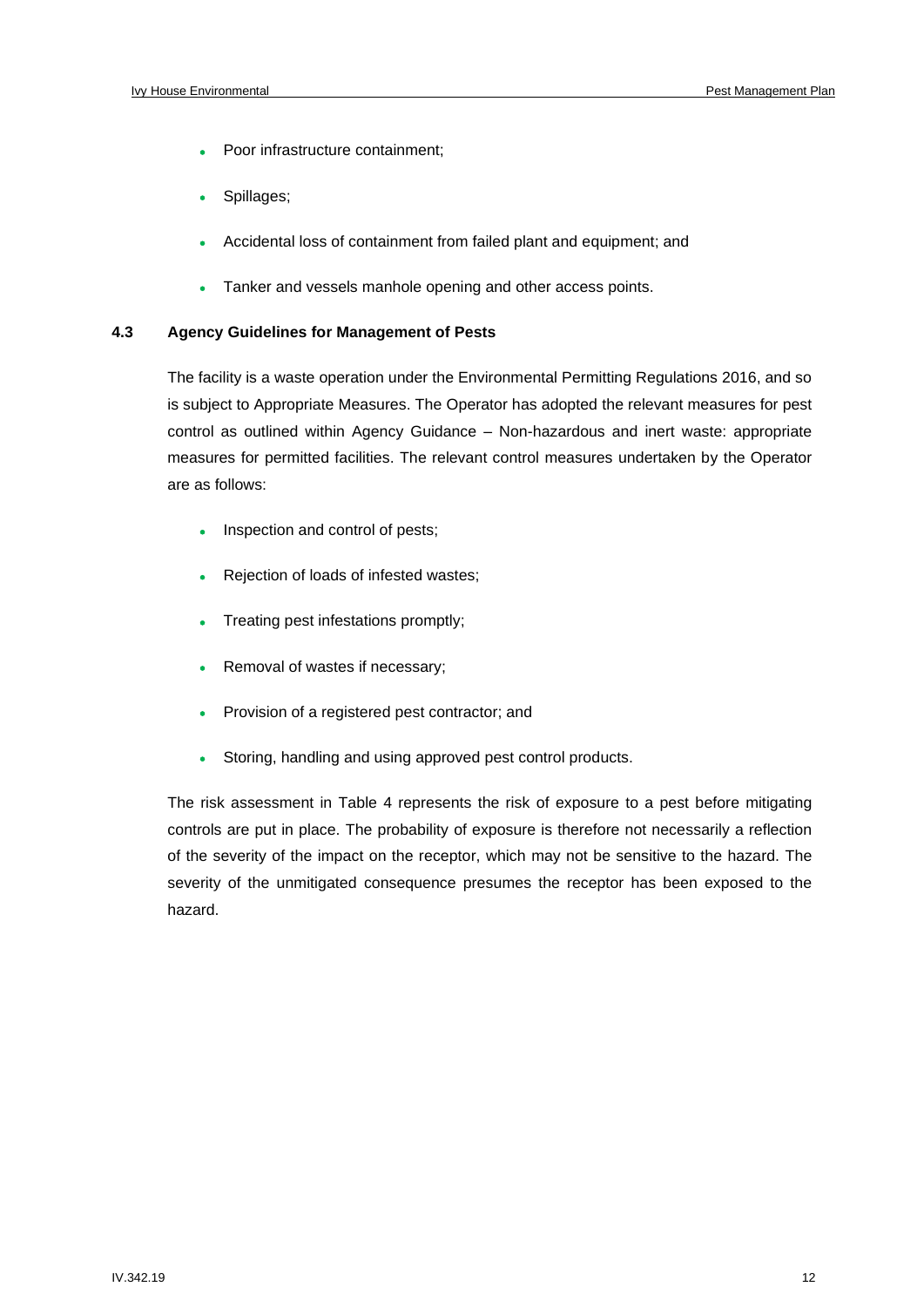### **Table 4 - Pest Risk Assessment and Management Plan**

| What do you do that can harm and what could<br>be harmed |                                                                                                                                     |                                                | <b>Managing the Risk</b><br><b>Assessing the Risk</b>                                                                                                                                                                                                                                                                                                                                                                                                                                                                                                                                                                                                                                                                                                                                                                                                                     |                                                                      |                                                                                                                                                                                                              |                                                                                                    |
|----------------------------------------------------------|-------------------------------------------------------------------------------------------------------------------------------------|------------------------------------------------|---------------------------------------------------------------------------------------------------------------------------------------------------------------------------------------------------------------------------------------------------------------------------------------------------------------------------------------------------------------------------------------------------------------------------------------------------------------------------------------------------------------------------------------------------------------------------------------------------------------------------------------------------------------------------------------------------------------------------------------------------------------------------------------------------------------------------------------------------------------------------|----------------------------------------------------------------------|--------------------------------------------------------------------------------------------------------------------------------------------------------------------------------------------------------------|----------------------------------------------------------------------------------------------------|
| <b>Hazard</b>                                            | <b>Receptor</b>                                                                                                                     | <b>Pathway</b>                                 | <b>Risk Assessment</b>                                                                                                                                                                                                                                                                                                                                                                                                                                                                                                                                                                                                                                                                                                                                                                                                                                                    | <b>Probability of</b><br><b>Exposure</b>                             | <b>Consequence</b>                                                                                                                                                                                           | What is the<br>overall risk?                                                                       |
| What has the<br>potential to<br>cause harm?              | What is at<br>risk? What do<br>I wish to<br>protect                                                                                 | <b>How could it</b><br>get to the<br>receptor? | What measures will you take to reduce the<br>risk? If it occurs - who is responsible for<br>what?                                                                                                                                                                                                                                                                                                                                                                                                                                                                                                                                                                                                                                                                                                                                                                         | How likely is this<br>contact?                                       | What is the<br>harm that can<br>be caused?                                                                                                                                                                   | What is the<br>risk that still<br>remains? The<br>balance of<br>probability<br>and<br>consequence. |
| <b>Flies</b>                                             | Occupiers of<br>domestic<br>dwellings in<br>Table 3.<br>Commercial<br>and Industrial<br>premises in<br>Table 3.<br>Users of the A6. | Air.                                           | will<br>undertake<br>the following<br>The site<br>measures to minimise the impact of flies on<br>the surrounding environment:<br>Wastes which are likely to attract flies will<br>be stored within sealed containers (i.e.<br>incidental food wastes) or under cover<br>(green wastes);<br>housekeeping<br>Regular<br>will<br>be<br>undertaken, including the cleaning of all<br>waste storage areas on a regular basis<br>with appropriate cleaning materials;<br>Any wastes which are received that are<br>already infested will be removed from site<br>as a priority (unless the flies can be<br>appropriately eradicated by a licenced<br>contractor);<br>Wastes will have a five-day turnaround<br>and the site will prioritise the removal of<br>any wastes which could have the<br>potential to attract pests;<br>Fly traps can be placed around the site;<br>and | Unlikely due to<br>control measures<br>that will be put in<br>place. | Nuisance to<br>local<br>businesses<br>and residents.<br>Predation of<br>habitats.<br>Spread of<br>pathogens and<br>disease i.e.,<br>cholera, E.<br>coli, typhoid<br>fever,<br>dysentery and<br>tuberculosis. | Not significant<br>due to the<br>management<br>techniques<br>employed.                             |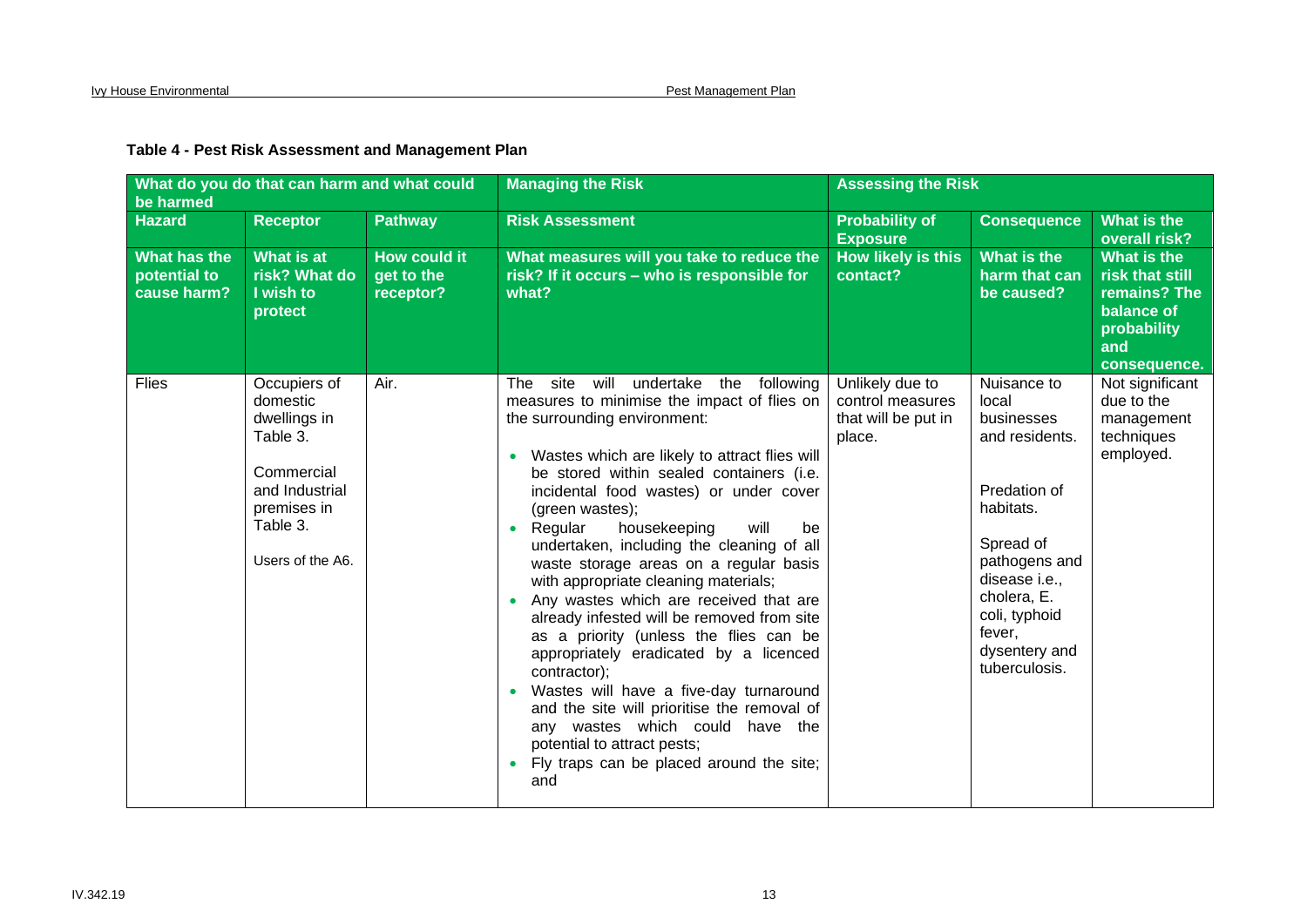| be harmed                                   | What do you do that can harm and what could                                                                                         |                                                | <b>Managing the Risk</b><br><b>Assessing the Risk</b>                                                                                                                                                                                                                                                                                                                                                                                                                                    |                                                                      |                                                                                   |                                                                                                    |  |
|---------------------------------------------|-------------------------------------------------------------------------------------------------------------------------------------|------------------------------------------------|------------------------------------------------------------------------------------------------------------------------------------------------------------------------------------------------------------------------------------------------------------------------------------------------------------------------------------------------------------------------------------------------------------------------------------------------------------------------------------------|----------------------------------------------------------------------|-----------------------------------------------------------------------------------|----------------------------------------------------------------------------------------------------|--|
| <b>Hazard</b>                               | <b>Receptor</b>                                                                                                                     | <b>Pathway</b>                                 | <b>Risk Assessment</b>                                                                                                                                                                                                                                                                                                                                                                                                                                                                   | <b>Probability of</b><br><b>Exposure</b>                             | <b>Consequence</b>                                                                | What is the<br>overall risk?                                                                       |  |
| What has the<br>potential to<br>cause harm? | What is at<br>risk? What do<br>I wish to<br>protect                                                                                 | <b>How could it</b><br>get to the<br>receptor? | What measures will you take to reduce the<br>risk? If it occurs - who is responsible for<br>what?                                                                                                                                                                                                                                                                                                                                                                                        | How likely is this<br>contact?                                       | What is the<br>harm that can<br>be caused?                                        | What is the<br>risk that still<br>remains? The<br>balance of<br>probability<br>and<br>consequence. |  |
|                                             |                                                                                                                                     |                                                | The site has a pest management contract<br>$\bullet$<br>already in place in the event that flies<br>become a problem at the site.<br>The Recycling Operatives or designated LCC<br>staff member worker will undertake regular<br>reviews of flies at the site. All site Operatives<br>will be vigilant and report any problems to the<br>Area Supervisor.                                                                                                                                | Unlikely due to<br>control measures<br>that will be put in<br>place. |                                                                                   |                                                                                                    |  |
| Wasps                                       | Occupiers of<br>domestic<br>dwellings in<br>Table 3.<br>Commercial<br>and Industrial<br>premises in<br>Table 3.<br>Users of the A6. | Air.                                           | site<br>will undertake<br>the<br>following<br>The<br>measures to minimise the impact of wasps<br>on the surrounding environment:<br>Wastes which are likely to attract wasps<br>$\bullet$<br>will be stored in sealed containers (i.e.,<br>incidental food wastes) or under cover<br>(green waste);<br>housekeeping<br>Regular<br>will<br>be<br>$\bullet$<br>undertaken, including the cleaning of all<br>waste storage areas on a regular basis<br>with appropriate cleaning materials; | Unlikely due to<br>control measures<br>that will be put in<br>place. | Nuisance to<br>local<br>businesses<br>and residents.<br>Predation of<br>habitats. | Not significant<br>due to the<br>management<br>techniques<br>employed.                             |  |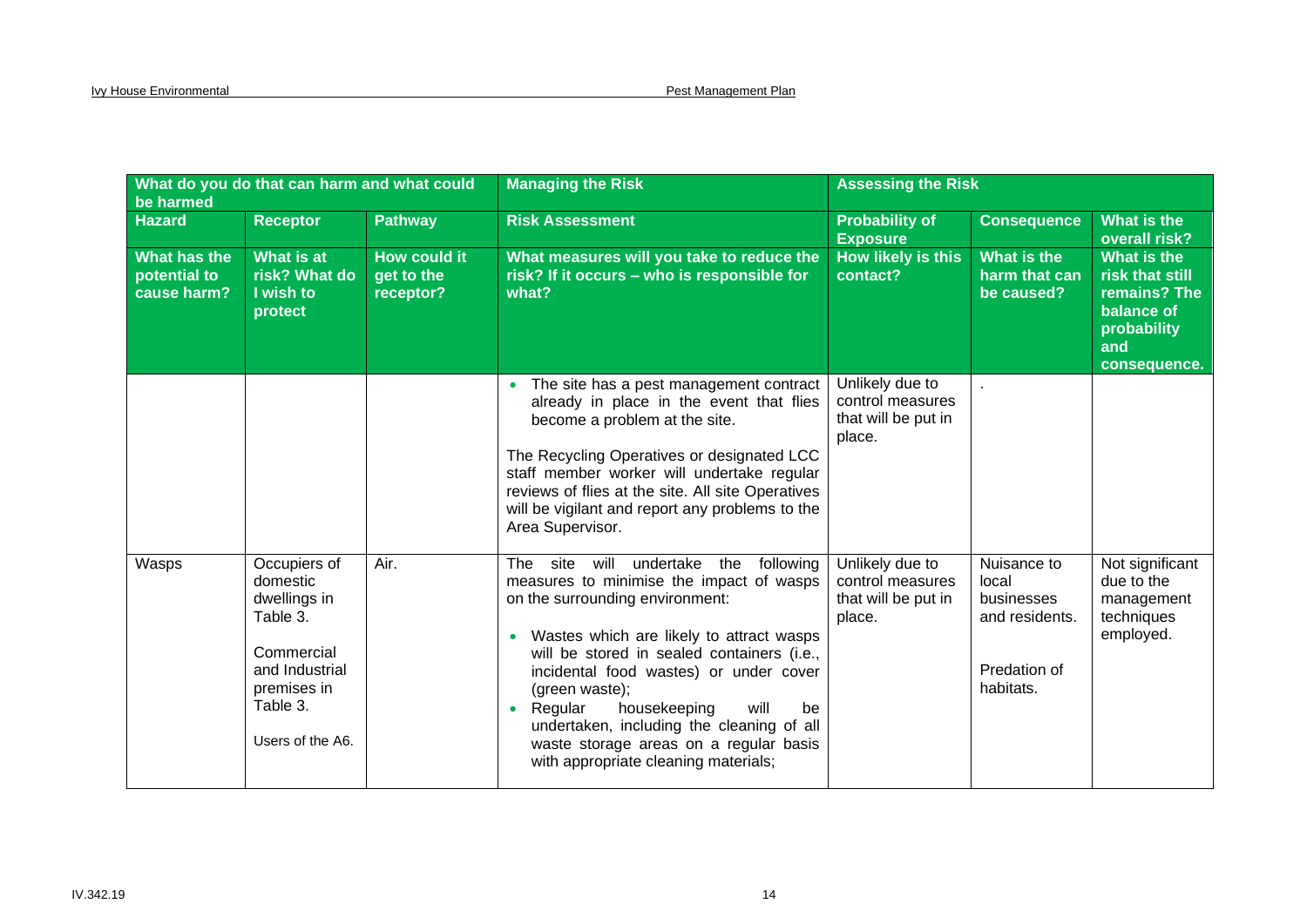| What do you do that can harm and what could<br>be harmed |                                                     |                                                | <b>Managing the Risk</b>                                                                                                                                                                                                                                                                                                                                                                                                                                                                                                                                                                                                                                                                                                                                                                                                                        | <b>Assessing the Risk</b>                |                                            |                                                                                                    |
|----------------------------------------------------------|-----------------------------------------------------|------------------------------------------------|-------------------------------------------------------------------------------------------------------------------------------------------------------------------------------------------------------------------------------------------------------------------------------------------------------------------------------------------------------------------------------------------------------------------------------------------------------------------------------------------------------------------------------------------------------------------------------------------------------------------------------------------------------------------------------------------------------------------------------------------------------------------------------------------------------------------------------------------------|------------------------------------------|--------------------------------------------|----------------------------------------------------------------------------------------------------|
| <b>Hazard</b>                                            | <b>Receptor</b>                                     | <b>Pathway</b>                                 | <b>Risk Assessment</b>                                                                                                                                                                                                                                                                                                                                                                                                                                                                                                                                                                                                                                                                                                                                                                                                                          | <b>Probability of</b><br><b>Exposure</b> | <b>Consequence</b>                         | What is the<br>overall risk?                                                                       |
| What has the<br>potential to<br>cause harm?              | What is at<br>risk? What do<br>I wish to<br>protect | <b>How could it</b><br>get to the<br>receptor? | What measures will you take to reduce the<br>risk? If it occurs - who is responsible for<br>what?                                                                                                                                                                                                                                                                                                                                                                                                                                                                                                                                                                                                                                                                                                                                               | How likely is this<br>contact?           | What is the<br>harm that can<br>be caused? | What is the<br>risk that still<br>remains? The<br>balance of<br>probability<br>and<br>consequence. |
|                                                          |                                                     |                                                | Any wastes which are received that are<br>already infested or contain wasp nests<br>will be removed from site as a priority<br>(unless the wasps can be appropriately<br>eradicated by a licenced contractor);<br>Removal of site litter which may attract<br>$\bullet$<br>wasps;<br>Ensuring good maintenance of the<br>concrete pad to prevent holes where<br>wasps may infiltrate;<br>Ensuring<br>regular<br>inspection<br>and<br>maintenance of storage infrastructure to<br>prevent any holes where wasps may<br>create a nest;<br>Putting wasp traps around the site, which<br>$\bullet$<br>act to lure the wasps into the trap<br>whereby they can then be removed by a<br>licenced contractor; and<br>The site has a pest management contract<br>$\bullet$<br>already in place in the event that wasps<br>become a problem at the site. |                                          |                                            |                                                                                                    |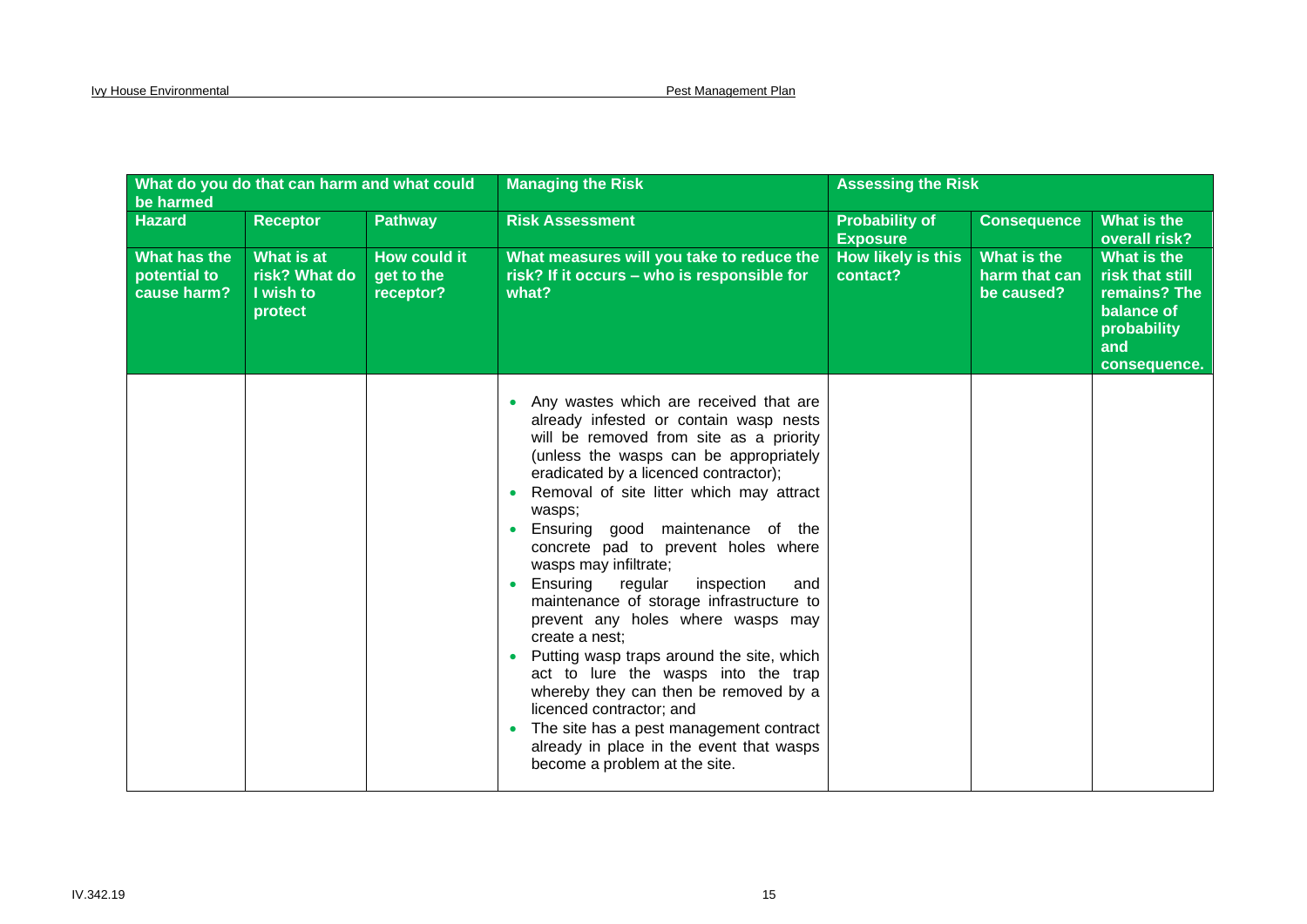| What do you do that can harm and what could<br>be harmed |                                                                                                                 |                                                | <b>Managing the Risk</b><br><b>Assessing the Risk</b>                                                                                                                                                                                                                                                                                                                                                                                                                                                                                                                                                                                                            |                                                                      |                                                                                                                             |                                                                                                    |
|----------------------------------------------------------|-----------------------------------------------------------------------------------------------------------------|------------------------------------------------|------------------------------------------------------------------------------------------------------------------------------------------------------------------------------------------------------------------------------------------------------------------------------------------------------------------------------------------------------------------------------------------------------------------------------------------------------------------------------------------------------------------------------------------------------------------------------------------------------------------------------------------------------------------|----------------------------------------------------------------------|-----------------------------------------------------------------------------------------------------------------------------|----------------------------------------------------------------------------------------------------|
| <b>Hazard</b>                                            | <b>Receptor</b>                                                                                                 | <b>Pathway</b>                                 | <b>Risk Assessment</b>                                                                                                                                                                                                                                                                                                                                                                                                                                                                                                                                                                                                                                           | <b>Probability of</b><br><b>Exposure</b>                             | <b>Consequence</b>                                                                                                          | What is the<br>overall risk?                                                                       |
| What has the<br>potential to<br>cause harm?              | What is at<br>risk? What do<br>I wish to<br>protect                                                             | <b>How could it</b><br>get to the<br>receptor? | What measures will you take to reduce the<br>risk? If it occurs - who is responsible for<br>what?                                                                                                                                                                                                                                                                                                                                                                                                                                                                                                                                                                | How likely is this<br>contact?                                       | What is the<br>harm that can<br>be caused?                                                                                  | What is the<br>risk that still<br>remains? The<br>balance of<br>probability<br>and<br>consequence. |
|                                                          |                                                                                                                 |                                                | The Recycling Operative or designated LCC<br>staff member will undertake regular reviews<br>of wasps at the site. All site Operatives will<br>be vigilant and report any problems to the<br>Area Supervisor.                                                                                                                                                                                                                                                                                                                                                                                                                                                     |                                                                      |                                                                                                                             |                                                                                                    |
| Rats and Mice                                            | Occupiers of<br>domestic<br>dwellings in<br>Table 3.<br>Commercial<br>and Industrial<br>premises in<br>Table 3. | Ground.<br>Surface water.                      | The site<br>undertake the following<br>will<br>measures to minimise the impact of rats and<br>mice on the surrounding environment:<br>Wastes which are likely to attract rats will<br>$\bullet$<br>be stored in sealed containers (i.e.,<br>incidental food wastes) or under cover<br>(green waste);<br>housekeeping<br>Regular<br>will<br>be<br>$\bullet$<br>undertaken, including the cleaning of all<br>waste storage areas on a regular basis<br>with appropriate cleaning materials;<br>Site infrastructure will be inspected<br>$\bullet$<br>regularly to ensure that any cavities that<br>may attract nesting rats and mice are<br>identified and filled; | Unlikely due to<br>control measures<br>that will be put in<br>place. | Nuisance to<br>local<br>businesses<br>and residents.<br>Predation of<br>habitats.<br>Spread of<br>pathogens and<br>disease. | Not significant<br>due to the<br>management<br>techniques<br>employed.                             |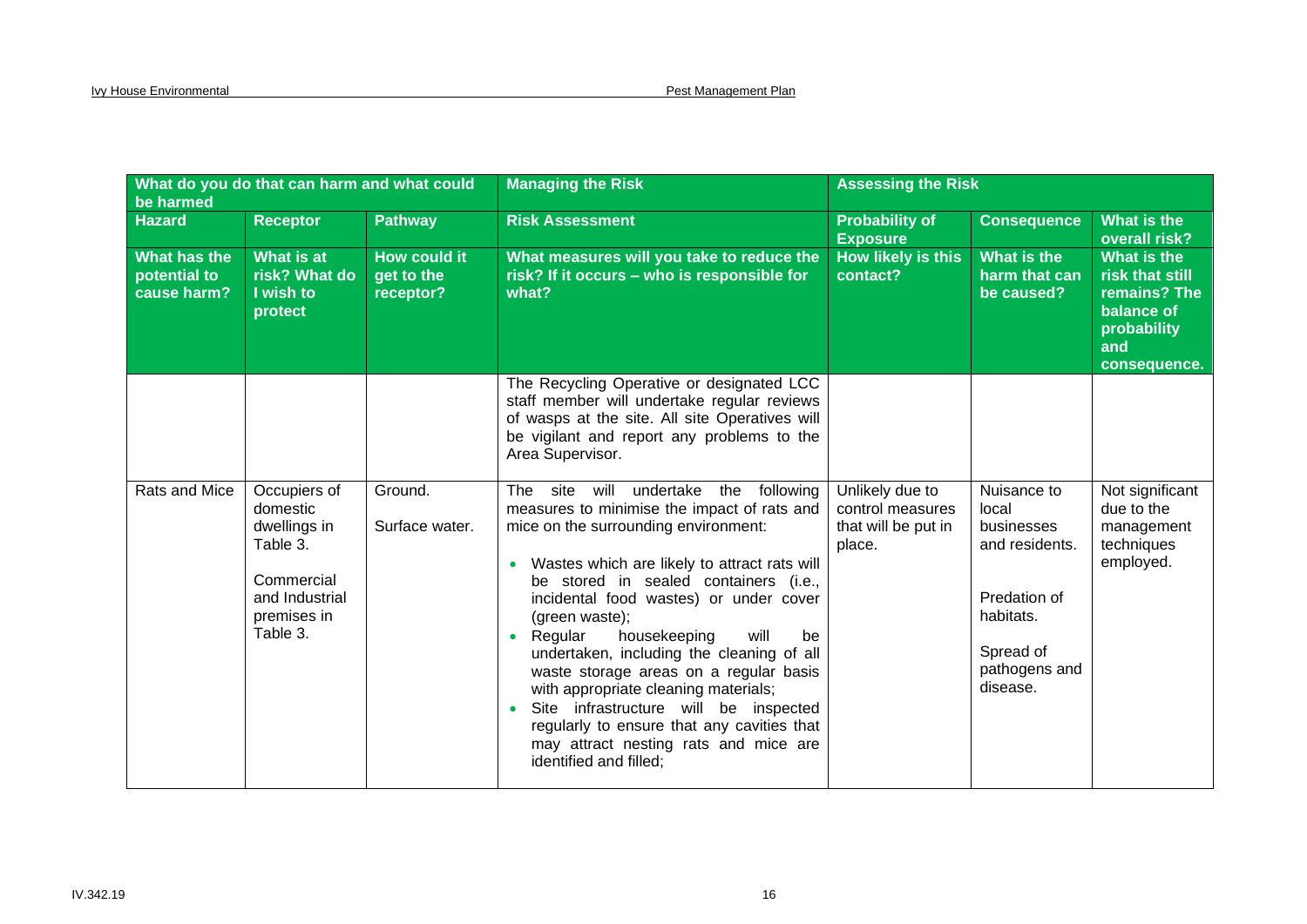| be harmed                                   | What do you do that can harm and what could         |                                                | <b>Managing the Risk</b><br><b>Assessing the Risk</b>                                                                                                                                                                                                                                                                                                                                                                                                                                                                                                                                                                                                                                                                                                                                                                                       |                                          |                                            |                                                                                                    |
|---------------------------------------------|-----------------------------------------------------|------------------------------------------------|---------------------------------------------------------------------------------------------------------------------------------------------------------------------------------------------------------------------------------------------------------------------------------------------------------------------------------------------------------------------------------------------------------------------------------------------------------------------------------------------------------------------------------------------------------------------------------------------------------------------------------------------------------------------------------------------------------------------------------------------------------------------------------------------------------------------------------------------|------------------------------------------|--------------------------------------------|----------------------------------------------------------------------------------------------------|
| <b>Hazard</b>                               | <b>Receptor</b>                                     | <b>Pathway</b>                                 | <b>Risk Assessment</b>                                                                                                                                                                                                                                                                                                                                                                                                                                                                                                                                                                                                                                                                                                                                                                                                                      | <b>Probability of</b><br><b>Exposure</b> | <b>Consequence</b>                         | What is the<br>overall risk?                                                                       |
| What has the<br>potential to<br>cause harm? | What is at<br>risk? What do<br>I wish to<br>protect | <b>How could it</b><br>get to the<br>receptor? | What measures will you take to reduce the<br>risk? If it occurs - who is responsible for<br>what?                                                                                                                                                                                                                                                                                                                                                                                                                                                                                                                                                                                                                                                                                                                                           | How likely is this<br>contact?           | What is the<br>harm that can<br>be caused? | What is the<br>risk that still<br>remains? The<br>balance of<br>probability<br>and<br>consequence. |
|                                             |                                                     |                                                | All waste is removed from site within 5<br>days of receipt, the fast turnaround of<br>wastes will prevent nests developing;<br>Any wastes which are received that are<br>already infested or contain rats and mice<br>will be removed from site as a priority<br>(unless the rats and mice can be<br>appropriately eradicated by a licenced<br>contractor);<br>Traps can be set within the external yard<br>area:<br>Removal of site litter which may attract<br>mice and rats; and<br>The site has a pest management contract<br>already in place in the event that mice<br>and rats become a problem at the site.<br>The Recycling Operative or designated LCC<br>staff member will undertake regular reviews<br>of rats and mice at the site. All site<br>Operatives will be vigilant and report any<br>problems to the Area Supervisor. |                                          |                                            |                                                                                                    |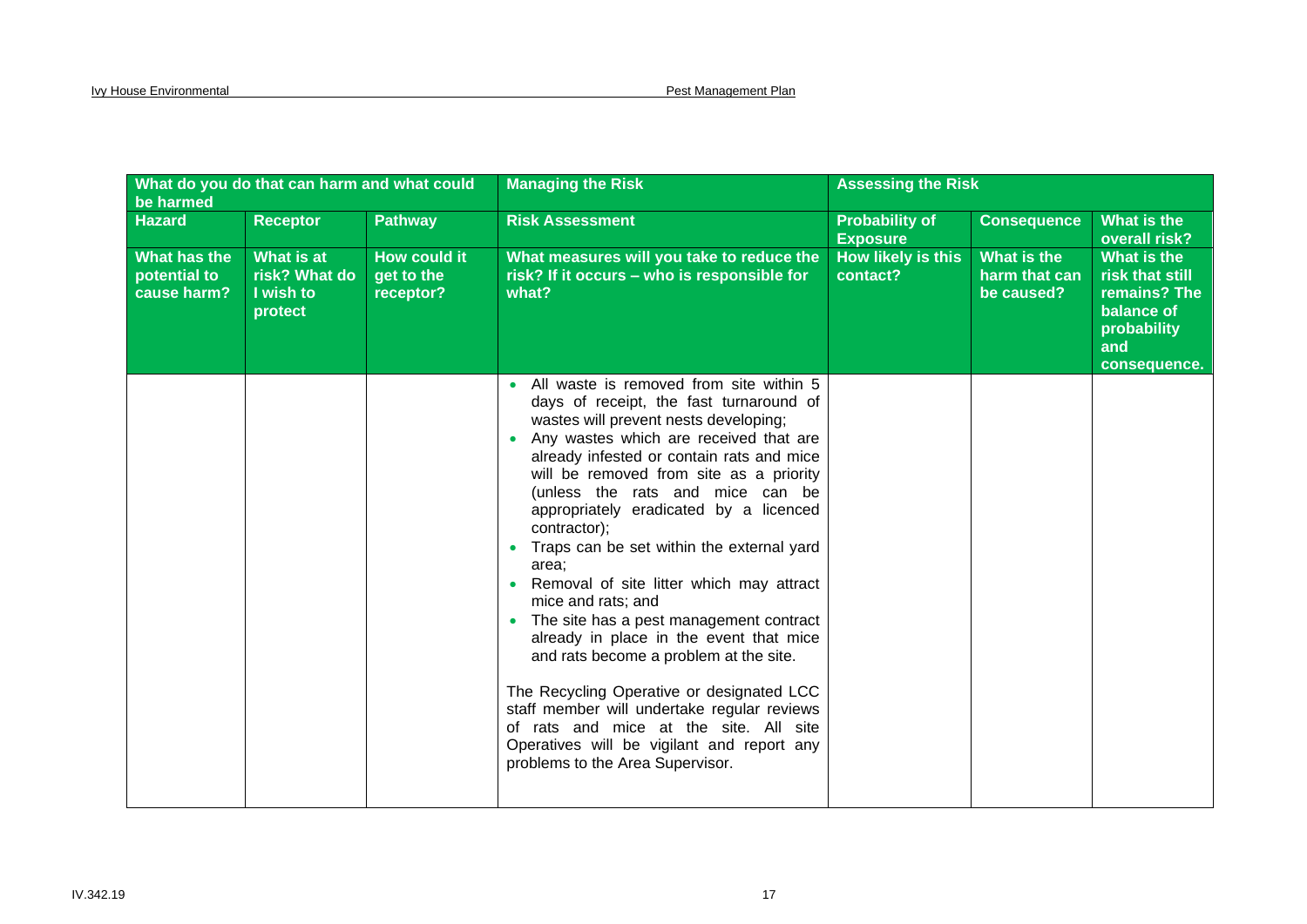| What do you do that can harm and what could<br>be harmed |                                                                                                                                     |                                                | <b>Managing the Risk</b><br><b>Assessing the Risk</b>                                                                                                                                                                                                                                                                                                                                                                                                                                                                                                                                                                                                                                                                                                                                                                                                                         |                                                                      |                                                                                                                             |                                                                                                    |
|----------------------------------------------------------|-------------------------------------------------------------------------------------------------------------------------------------|------------------------------------------------|-------------------------------------------------------------------------------------------------------------------------------------------------------------------------------------------------------------------------------------------------------------------------------------------------------------------------------------------------------------------------------------------------------------------------------------------------------------------------------------------------------------------------------------------------------------------------------------------------------------------------------------------------------------------------------------------------------------------------------------------------------------------------------------------------------------------------------------------------------------------------------|----------------------------------------------------------------------|-----------------------------------------------------------------------------------------------------------------------------|----------------------------------------------------------------------------------------------------|
| <b>Hazard</b>                                            | <b>Receptor</b>                                                                                                                     | <b>Pathway</b>                                 | <b>Risk Assessment</b>                                                                                                                                                                                                                                                                                                                                                                                                                                                                                                                                                                                                                                                                                                                                                                                                                                                        | <b>Probability of</b><br><b>Exposure</b>                             | <b>Consequence</b>                                                                                                          | What is the<br>overall risk?                                                                       |
| What has the<br>potential to<br>cause harm?              | What is at<br>risk? What do<br>I wish to<br>protect                                                                                 | <b>How could it</b><br>get to the<br>receptor? | What measures will you take to reduce the<br>risk? If it occurs - who is responsible for<br>what?                                                                                                                                                                                                                                                                                                                                                                                                                                                                                                                                                                                                                                                                                                                                                                             | How likely is this<br>contact?                                       | What is the<br>harm that can<br>be caused?                                                                                  | What is the<br>risk that still<br>remains? The<br>balance of<br>probability<br>and<br>consequence. |
| <b>Birds</b>                                             | Occupiers of<br>domestic<br>dwellings in<br>Table 3.<br>Commercial<br>and Industrial<br>premises in<br>Table 3.<br>Users of the A6. | Air.                                           | site will undertake the following<br>The<br>measures to minimise the impact of birds on<br>the surrounding environment:<br>Wastes which are likely to attract birds<br>$\bullet$<br>will be stored in sealed containers (i.e.,<br>incidental food wastes) or under cover<br>(green waste);<br>housekeeping<br>Regular<br>will<br>be<br>$\bullet$<br>undertaken, including the cleaning of all<br>waste storage areas on a regular basis<br>with appropriate cleaning materials;<br>Infrastructure<br>maintenance<br>and<br>$\bullet$<br>inspections will be undertaken to ensure<br>that entry points are identified early and<br>remediated;<br>All waste is removed from site within 5<br>days of receipt, the fast turnaround of<br>wastes will prevent birds having a ready<br>food source;<br>Removal of site litter which may attract<br>$\bullet$<br>scavenging birds; | Unlikely due to<br>control measures<br>that will be put in<br>place. | Nuisance to<br>local<br>businesses<br>and residents.<br>Predation of<br>habitats.<br>Spread of<br>pathogens and<br>disease. | Not significant<br>due to the<br>management<br>techniques<br>employed.                             |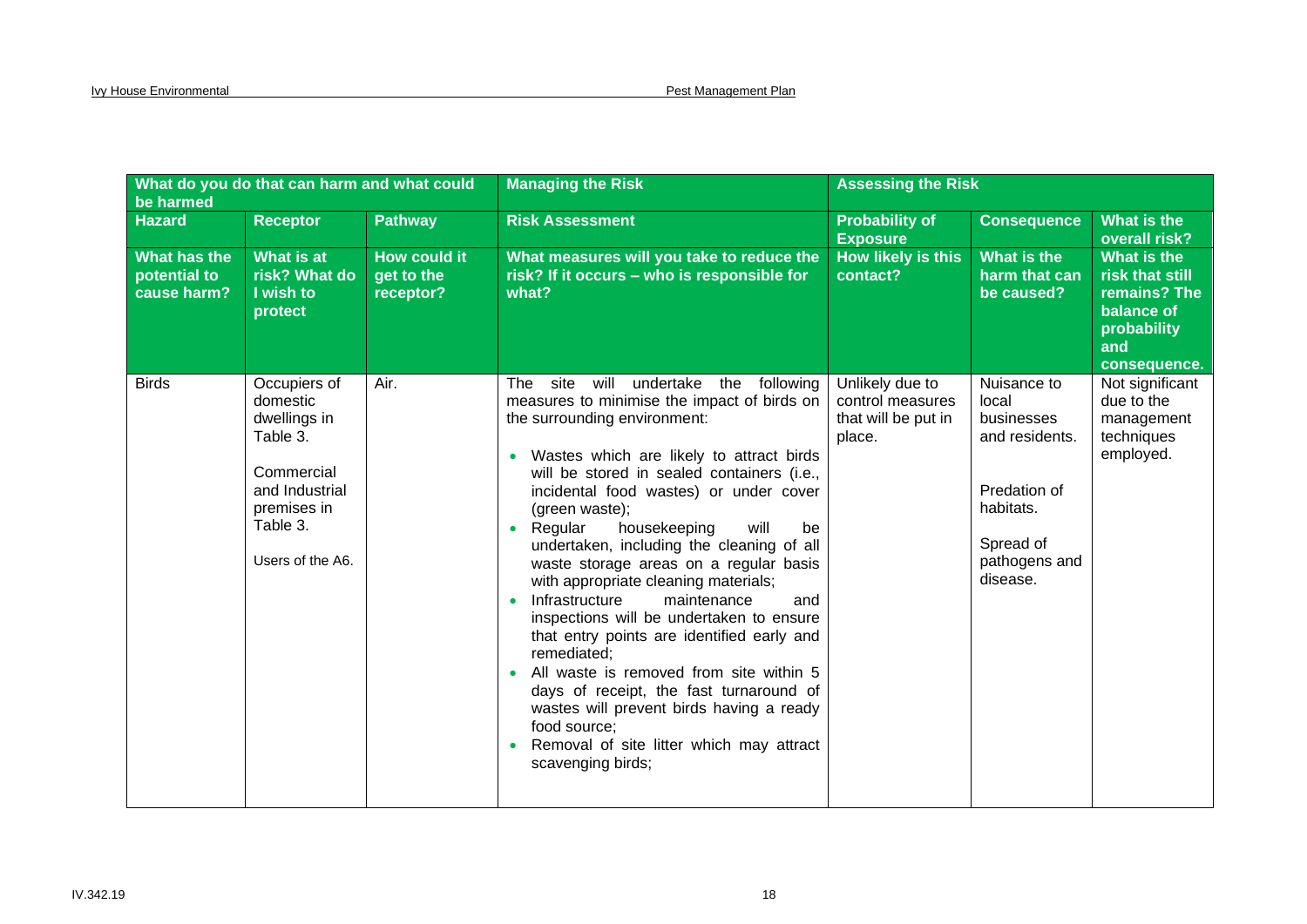| What do you do that can harm and what could<br>be harmed |                                                                                                                 |                                                | <b>Managing the Risk</b><br><b>Assessing the Risk</b>                                                                                                                                                                                                                                                                                                                                                                                                                                                                 |                                                                      |                                                                                                                             |                                                                                                    |
|----------------------------------------------------------|-----------------------------------------------------------------------------------------------------------------|------------------------------------------------|-----------------------------------------------------------------------------------------------------------------------------------------------------------------------------------------------------------------------------------------------------------------------------------------------------------------------------------------------------------------------------------------------------------------------------------------------------------------------------------------------------------------------|----------------------------------------------------------------------|-----------------------------------------------------------------------------------------------------------------------------|----------------------------------------------------------------------------------------------------|
| <b>Hazard</b>                                            | <b>Receptor</b>                                                                                                 | <b>Pathway</b>                                 | <b>Risk Assessment</b>                                                                                                                                                                                                                                                                                                                                                                                                                                                                                                | <b>Probability of</b><br><b>Exposure</b>                             | <b>Consequence</b>                                                                                                          | What is the<br>overall risk?                                                                       |
| What has the<br>potential to<br>cause harm?              | What is at<br>risk? What do<br>I wish to<br>protect                                                             | <b>How could it</b><br>get to the<br>receptor? | What measures will you take to reduce the<br>risk? If it occurs - who is responsible for<br>what?                                                                                                                                                                                                                                                                                                                                                                                                                     | How likely is this<br>contact?                                       | What is the<br>harm that can<br>be caused?                                                                                  | What is the<br>risk that still<br>remains? The<br>balance of<br>probability<br>and<br>consequence. |
|                                                          |                                                                                                                 |                                                | The site may employ bird hawkers if<br>required;<br>A bird scarer may be deployed; however,<br>this is unlikely given that a bird scarer<br>may attract noise complaints; and<br>The site has a pest management contract<br>already in place in the event that birds<br>become a problem at the site.<br>The Recycling Operative or designated LCC<br>staff member will undertake regular reviews<br>of birds at the site. All site Operatives will be<br>vigilant and report any problems to the Area<br>Supervisor. | Unlikely due to<br>control measures<br>that will be put in<br>place. | Nuisance to<br>local<br>businesses<br>and residents.<br>Predation of<br>habitats.<br>Spread of<br>pathogens and<br>disease. | Not significant<br>due to the<br>management<br>techniques<br>employed.                             |
| <b>Mosquitos</b>                                         | Occupiers of<br>domestic<br>dwellings in<br>Table 3.<br>Commercial<br>and Industrial<br>premises in<br>Table 3. | Air.<br>Surface water.                         | undertake<br>following<br>The site<br>will<br>the<br>minimise the impact of<br>measures<br>to<br>mosquitos on the surrounding environment:<br>Site drainage will be implemented and<br>$\bullet$<br>maintained to ensure it is kept clear of<br>debris, this will ensure that drains do not<br>back up causing pools of water which<br>could become stagnant;                                                                                                                                                         | Unlikely due to<br>control measures<br>that will be put in<br>place. | Nuisance to<br>local<br>businesses<br>and residents.<br>Predation of<br>habitats.                                           | Not significant<br>due to the<br>management<br>techniques<br>employed.                             |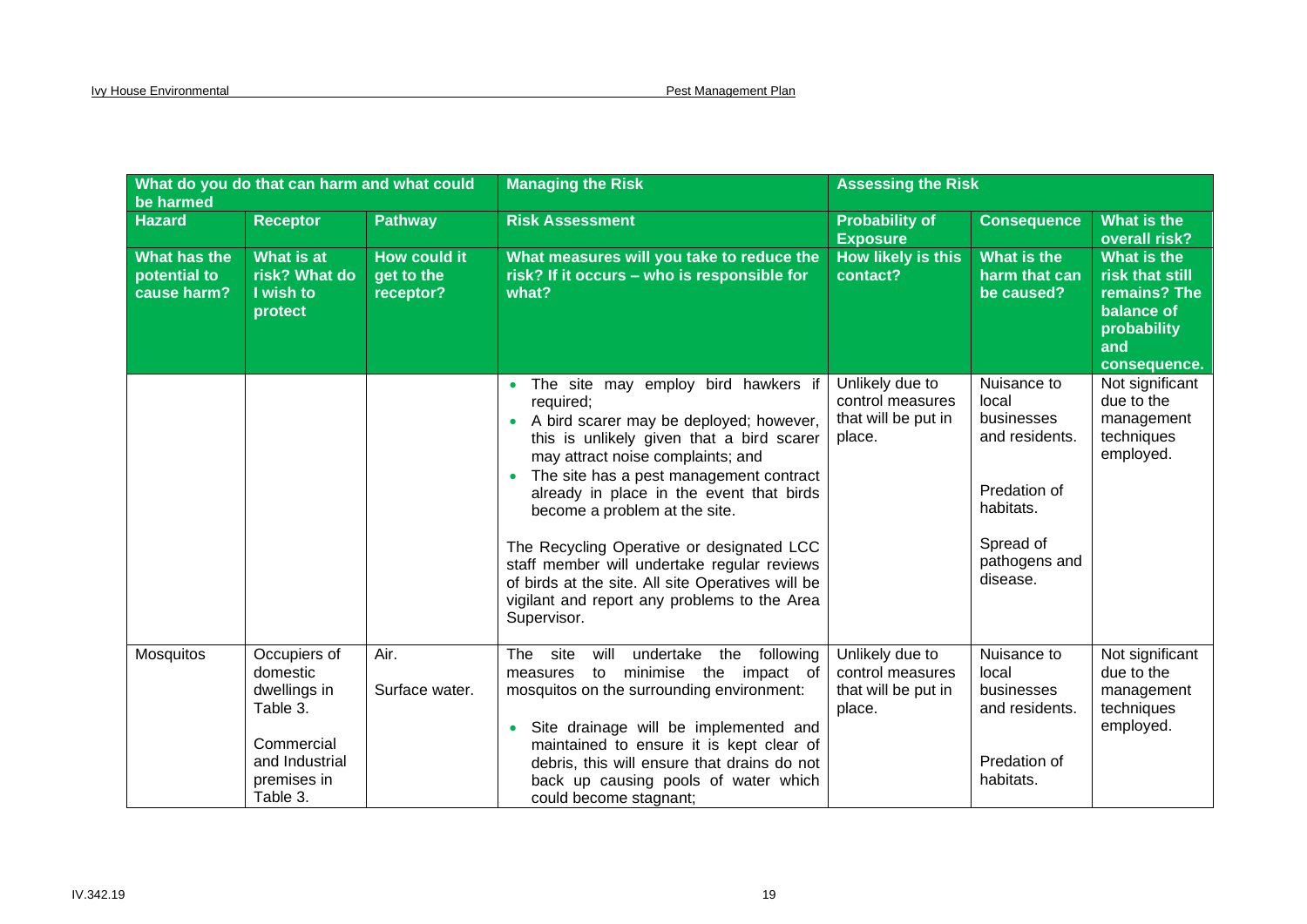| What do you do that can harm and what could<br>be harmed |                                                     |                                         | <b>Managing the Risk</b>                                                                                                                                                                                                                                                                                                                                                                                                                                                                                                                                                                                                                                                                                                                                                                                                                                                | <b>Assessing the Risk</b>                |                                            |                                                                                                    |
|----------------------------------------------------------|-----------------------------------------------------|-----------------------------------------|-------------------------------------------------------------------------------------------------------------------------------------------------------------------------------------------------------------------------------------------------------------------------------------------------------------------------------------------------------------------------------------------------------------------------------------------------------------------------------------------------------------------------------------------------------------------------------------------------------------------------------------------------------------------------------------------------------------------------------------------------------------------------------------------------------------------------------------------------------------------------|------------------------------------------|--------------------------------------------|----------------------------------------------------------------------------------------------------|
| <b>Hazard</b>                                            | <b>Receptor</b>                                     | <b>Pathway</b>                          | <b>Risk Assessment</b>                                                                                                                                                                                                                                                                                                                                                                                                                                                                                                                                                                                                                                                                                                                                                                                                                                                  | <b>Probability of</b><br><b>Exposure</b> | <b>Consequence</b>                         | What is the<br>overall risk?                                                                       |
| What has the<br>potential to<br>cause harm?              | What is at<br>risk? What do<br>I wish to<br>protect | How could it<br>get to the<br>receptor? | What measures will you take to reduce the<br>risk? If it occurs - who is responsible for<br>what?                                                                                                                                                                                                                                                                                                                                                                                                                                                                                                                                                                                                                                                                                                                                                                       | How likely is this<br>contact?           | What is the<br>harm that can<br>be caused? | What is the<br>risk that still<br>remains? The<br>balance of<br>probability<br>and<br>consequence. |
|                                                          |                                                     |                                         | All wastes which could cause a leachate<br>$\bullet$<br>will be contained or kept covered to<br>prevent the formation of dirty water which<br>could attract mosquitos in the event of a<br>rain incident;<br>Any spills of wastes or breaches of<br>$\bullet$<br>containment will be rectified as soon as is<br>practicable to prevent the formation of a<br>leachate that could attract mosquitos;<br>housekeeping<br>Regular<br>will<br>be<br>undertaken, including the cleaning of all<br>waste storage areas on a regular basis<br>with appropriate cleaning materials;<br>Regular infrastructure maintenance and<br>inspections will be undertaken to ensure<br>that entry points are identified early and<br>remediated;<br>The site has a pest management contract<br>$\bullet$<br>already in place in the event that<br>mosquitos become a problem at the site. |                                          | Spread of<br>pathogens and<br>disease.     |                                                                                                    |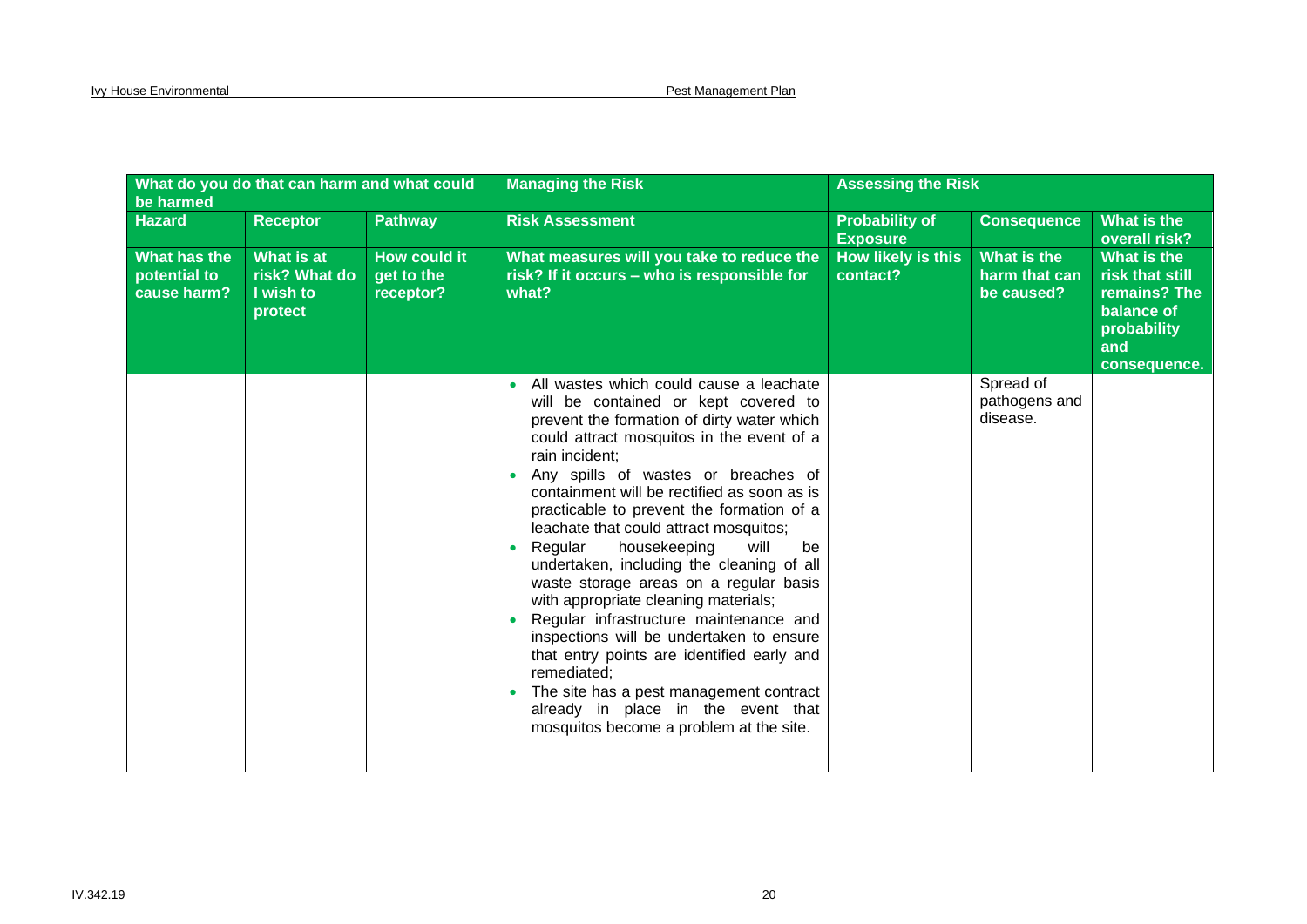| What do you do that can harm and what could<br>be harmed |                                                                                                                                               |                                                | <b>Managing the Risk</b>                                                                                                                                                                                                                                                                                                                                                                                                                                                                                                                                                                                                                                                                                                                                                                                                                                         | <b>Assessing the Risk</b>                                            |                                            |                                                                                                                  |
|----------------------------------------------------------|-----------------------------------------------------------------------------------------------------------------------------------------------|------------------------------------------------|------------------------------------------------------------------------------------------------------------------------------------------------------------------------------------------------------------------------------------------------------------------------------------------------------------------------------------------------------------------------------------------------------------------------------------------------------------------------------------------------------------------------------------------------------------------------------------------------------------------------------------------------------------------------------------------------------------------------------------------------------------------------------------------------------------------------------------------------------------------|----------------------------------------------------------------------|--------------------------------------------|------------------------------------------------------------------------------------------------------------------|
| <b>Hazard</b>                                            | <b>Receptor</b>                                                                                                                               | <b>Pathway</b>                                 | <b>Risk Assessment</b>                                                                                                                                                                                                                                                                                                                                                                                                                                                                                                                                                                                                                                                                                                                                                                                                                                           | <b>Probability of</b><br><b>Exposure</b>                             | <b>Consequence</b>                         | What is the<br>overall risk?                                                                                     |
| What has the<br>potential to<br>cause harm?              | What is at<br>risk? What do<br>I wish to<br>protect                                                                                           | <b>How could it</b><br>get to the<br>receptor? | What measures will you take to reduce the<br>risk? If it occurs - who is responsible for<br>what?                                                                                                                                                                                                                                                                                                                                                                                                                                                                                                                                                                                                                                                                                                                                                                | How likely is this<br>contact?                                       | What is the<br>harm that can<br>be caused? | What is the<br>risk that still<br>remains? The<br>balance of<br>probability<br>and<br>consequence.               |
|                                                          |                                                                                                                                               |                                                | The Recycling Operative or designated LCC<br>staff member will undertake regular reviews<br>of mosquitos at the site. All site Operatives<br>will be vigilant and report any problems to the<br>Area Supervisor.                                                                                                                                                                                                                                                                                                                                                                                                                                                                                                                                                                                                                                                 |                                                                      |                                            |                                                                                                                  |
| Windblown<br>litter.                                     | Occupiers of<br>domestic<br>dwellings in<br>Table 3.<br>Commercial<br>and Industrial<br>premises listed<br>in Table 3.<br>Users of the<br>A6. | Air then<br>deposition.                        | Litter has the potential to attract pests at<br>waste sites, giving them a food source and<br>nesting materials. Strict waste acceptance<br>procedures will be in place to minimise the<br>risk of non-compliant wastes being accepted<br>in accordance with the permit application.<br>Wastes will be contained within canopied<br>skips or within appropriate containment and<br>under cover. If litter is observed at the site<br>boundary, netting will be provided if required.<br>All incoming waste via HGV and outgoing<br>wastes will be contained, sheeted, netted or<br>covered to prevent any litter escaping.<br>Site Operatives will be vigilant and report any<br>litter problems to the Area Supervisor.<br>In the event that litter is generated by site<br>activities, the Area Supervisor will implement<br>a litter collection as necessary. | Unlikely due to<br>control measures<br>that will be put in<br>place. | Local<br>nuisance.                         | Not significant<br>due to the<br>nature of the<br>waste types<br>and the<br>management<br>techniques<br>employed |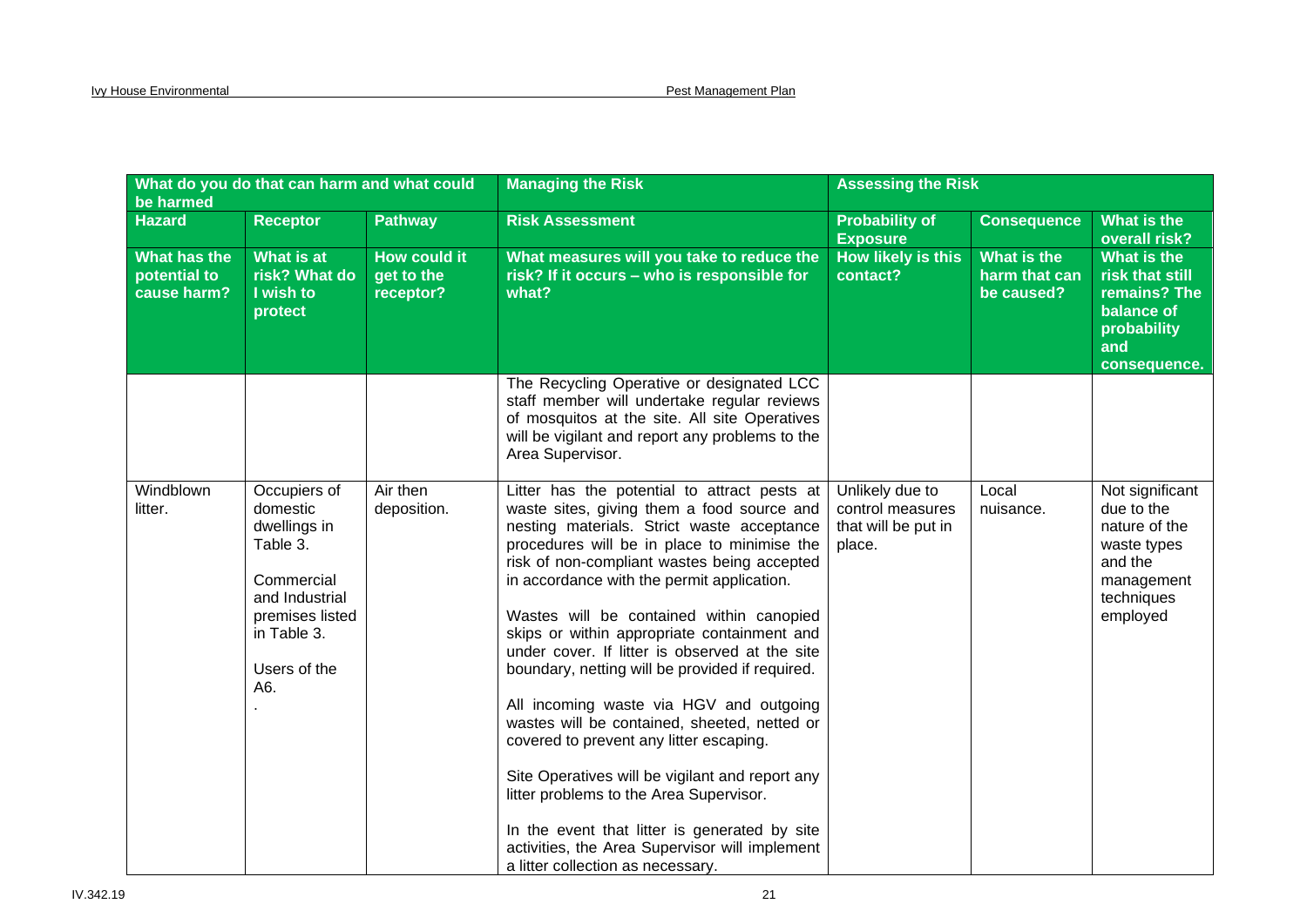#### **5.0 CONCLUSION**

Kibworth Recycling and Household Waste Site is operated by LCC and is situated within close proximity to a number of sensitive industrial/commercial receptors which may be affected generated from activities.

The information contained within the assessment detailed in Table 4 above indicates that site activities are unlikely to cause any disturbance from pests and litter due to the storage and management techniques employed by the applicant. The management techniques will ensure that any fugitive emissions will be adequately contained and managed so as not to attract pests to the site.

Due to the above measures, we conclude that it is unlikely that local receptors will be impacted by the proposal.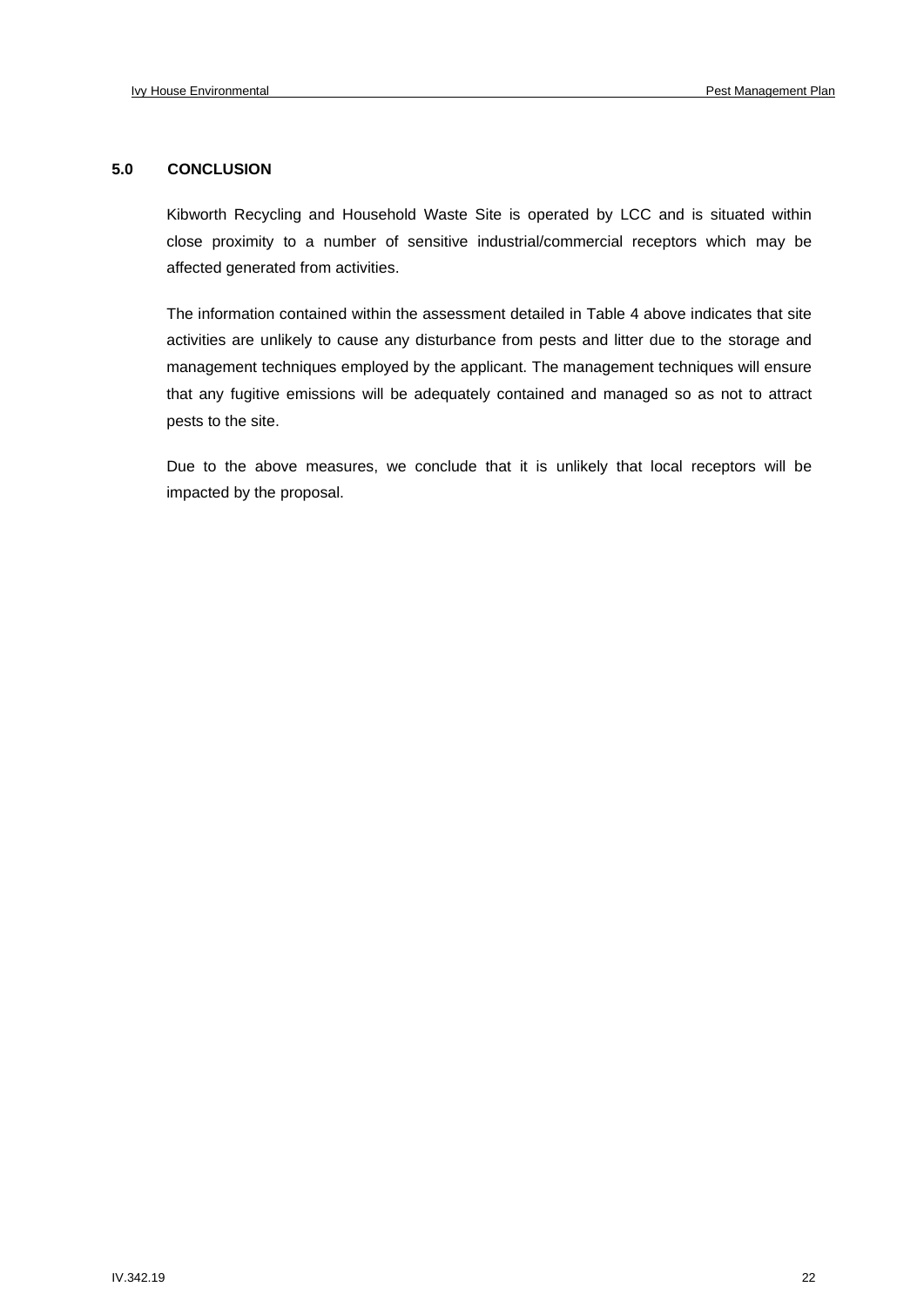# **Appendix A – Permit Boundary and Site Layout**

# **(Forwarded under separate cover)**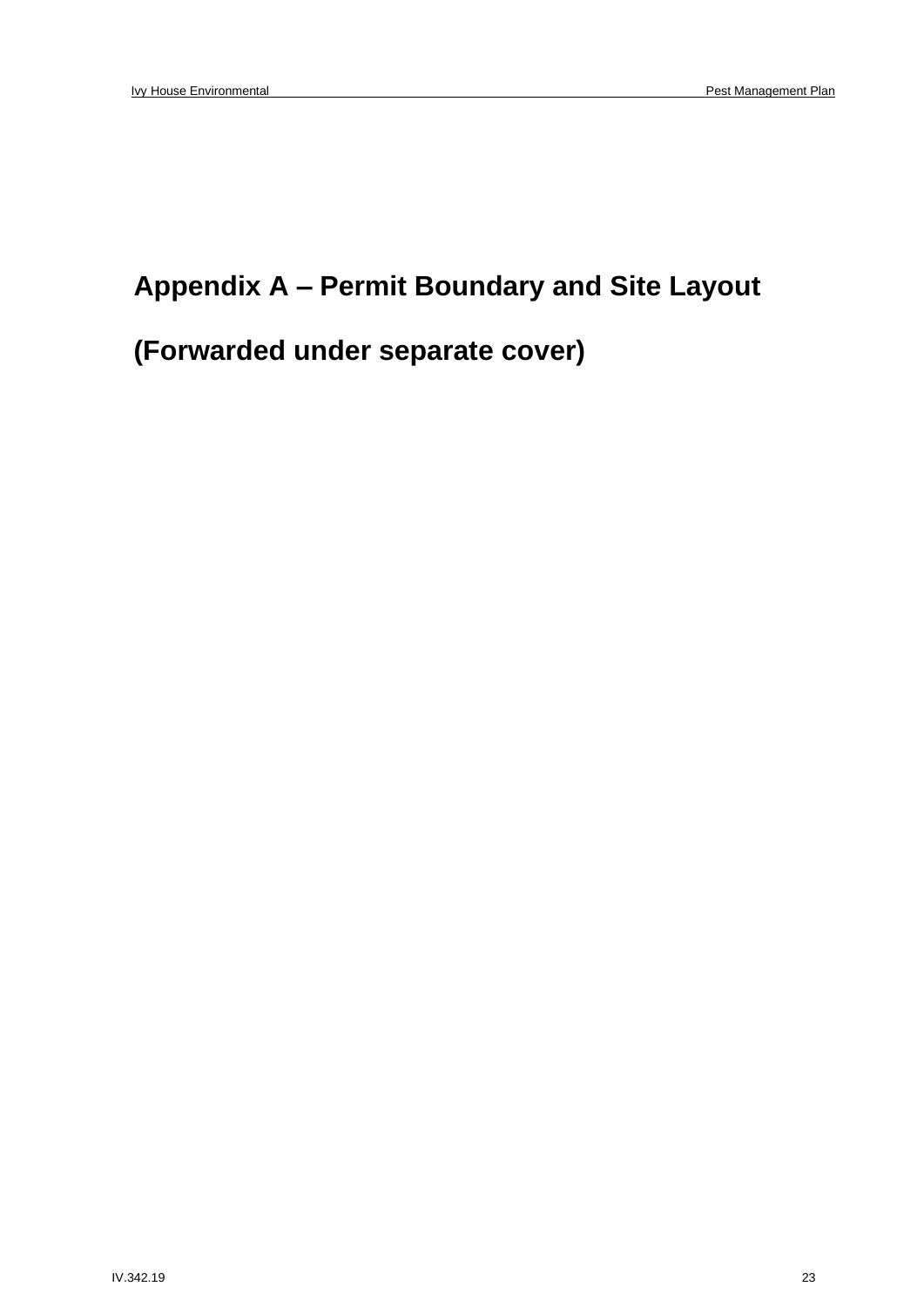# **Appendix B – List of Permitted Wastes**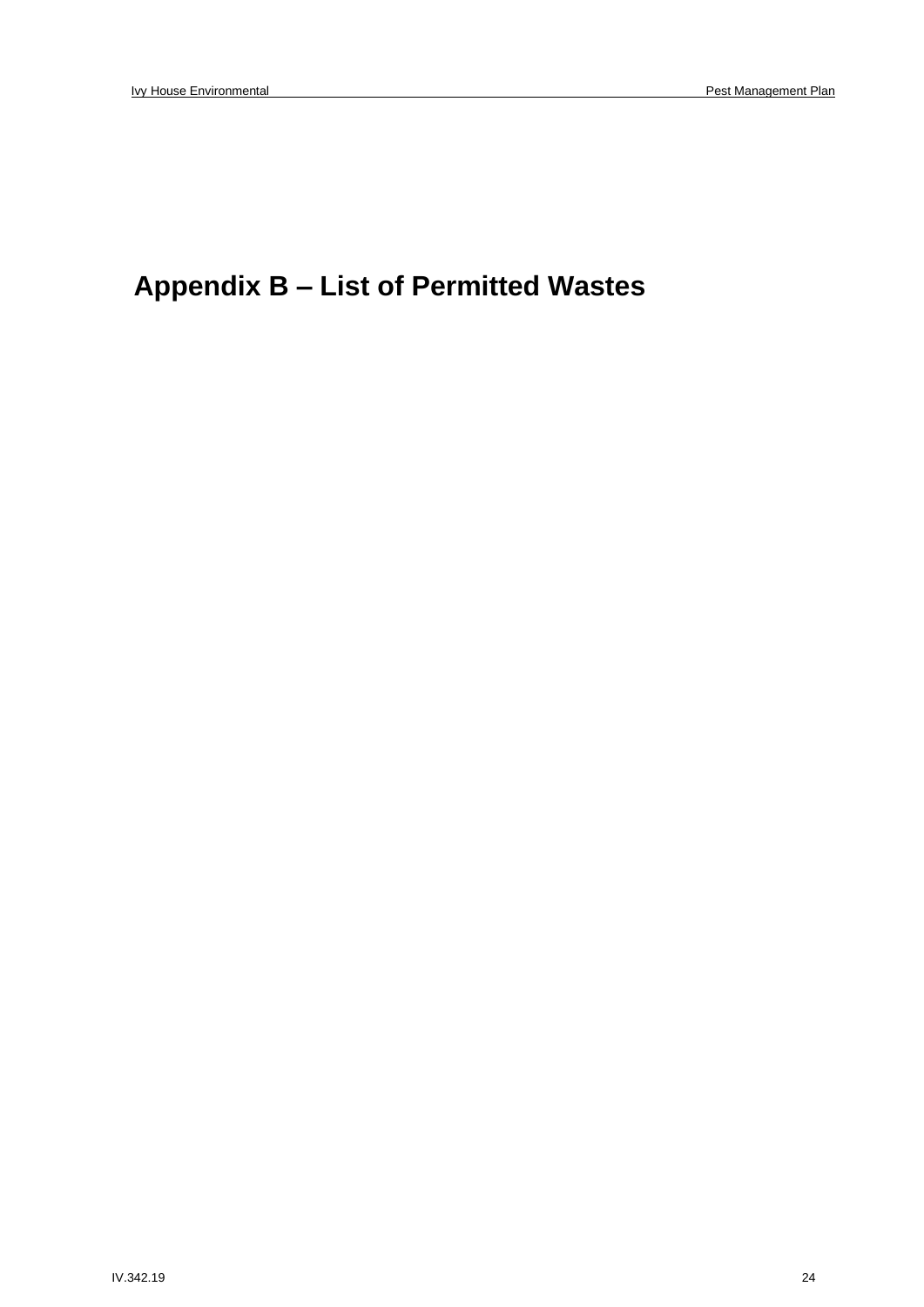| <b>EWC Code</b> | <b>Description</b>                                                                                                                                                                                                      |
|-----------------|-------------------------------------------------------------------------------------------------------------------------------------------------------------------------------------------------------------------------|
| 02              | <b>WASTES FROM AGRICULTURE, HORTICULTURE, AQUACULTURE,</b><br>FORESTRY, HUNTING AND FISHING, FOOD PREPARATION AND<br><b>PROCESSING</b>                                                                                  |
| 02 01           | wastes from agriculture, horticulture, aquaculture, forestry, hunting<br>and fishing                                                                                                                                    |
| 02 01 03        | plant-tissue waste                                                                                                                                                                                                      |
| 02 01 04        | waste plastics (except packaging)                                                                                                                                                                                       |
| 02 01 07        | wastes from forestry                                                                                                                                                                                                    |
| 02 01 10        | waste metal                                                                                                                                                                                                             |
| 02 02           | wastes from the preparation and processing of meat, fish and other<br>foods of animal origin                                                                                                                            |
| 02 02 03        | materials unsuitable for consumption or processing                                                                                                                                                                      |
| 02 03           | wastes from fruit, vegetables, cereals, edible oils, cocoa, coffee, tea<br>and tobacco preparation and processing; conserve production;<br>yeast and yeast extract production, molasses preparation and<br>fermentation |
| 02 03 04        | materials unsuitable for consumption or processing                                                                                                                                                                      |
| 02 04           | wastes from sugar processing                                                                                                                                                                                            |
| 02 04 01        | soil from cleaning and washing beet                                                                                                                                                                                     |
| 02 05           | wastes from the dairy products industry                                                                                                                                                                                 |
| 02 05 01        | materials unsuitable for consumption or processing                                                                                                                                                                      |
| 02 06           | wastes from the baking and confectionery industry                                                                                                                                                                       |
| 02 06 01        | materials unsuitable for consumption or processing                                                                                                                                                                      |
| 02 06 02        | wastes from preserving agents                                                                                                                                                                                           |
| 03              | <b>WASTES FROM WOOD PROCESSING AND THE PRODUCTION OF</b><br>PANELS AND FURNITURE, PULP, PAPER AND CARDBOARD                                                                                                             |
| 03 01           | wastes from wood processing and the production of panels and<br>furniture                                                                                                                                               |
| 03 01 01        | waste bark and cork                                                                                                                                                                                                     |
| 03 01 04*       | sawdust, shavings, cuttings, wood, particle board and veneer containing<br>hazardous substances                                                                                                                         |
| 03 01 05        | sawdust, shavings, cuttings, wood, particle board and veneer other than<br>those mentioned in 03 01 04                                                                                                                  |
| 03 03           | wastes from pulp, paper and cardboard production and processing                                                                                                                                                         |
| 03 03 01        | waste bark and wood                                                                                                                                                                                                     |
| 03 03 08        | wastes from sorting of paper and cardboard destined for recycling                                                                                                                                                       |
| w07             | <b>WASTES FROM ORGANIC CHEMICAL PROCESSES</b>                                                                                                                                                                           |
| 07 02           | Waste from the MSFU of plastics, synthetic rubber and man-made<br>fibres                                                                                                                                                |
| 07 02 13        | Waste plastic                                                                                                                                                                                                           |
| 12              | <b>WASTES FROM SHAPING AND PHYSICAL AND MECHANICAL</b><br>SURFACE TREATMENT OF METALS AND PLASTICS                                                                                                                      |
| 1201            | wastes from shaping and physical and mechanical surface<br>treatment of metals and plastics                                                                                                                             |
| 12 01 01        | ferrous metal filings and turnings                                                                                                                                                                                      |
| 12 01 03        | non-ferrous metal filings and turnings                                                                                                                                                                                  |
| 12 01 05        | plastics shavings and turnings                                                                                                                                                                                          |
| 13              | OIL WASTES AND WASTES OF LIQUID FUELS (EXCEPT EDIBLE<br>OILS, AND THOSE IN CHAPTERS 05, 12 AND 19)                                                                                                                      |
| 1302            | Waste engine, gear and lubricating oils                                                                                                                                                                                 |
| $130204*$       | mineral-based chlorinated engine, gear and lubricating oils                                                                                                                                                             |
| $130205*$       | mineral-based non-chlorinated engine, gear and lubricating oils                                                                                                                                                         |
| 13 02 06*       | synthetic engine, gear and lubricating oils                                                                                                                                                                             |
| 13 02 07*       | readily biodegradable engine, gear and lubricating oils                                                                                                                                                                 |
| 15              | <b>WASTE PACKAGING; ABSORBENTS, WIPING CLOTHS, FILTER</b><br><b>MATERIALS AND PROTECTIVE CLOTHING NOT OTHERWISE</b><br><b>SPECIFIED</b>                                                                                 |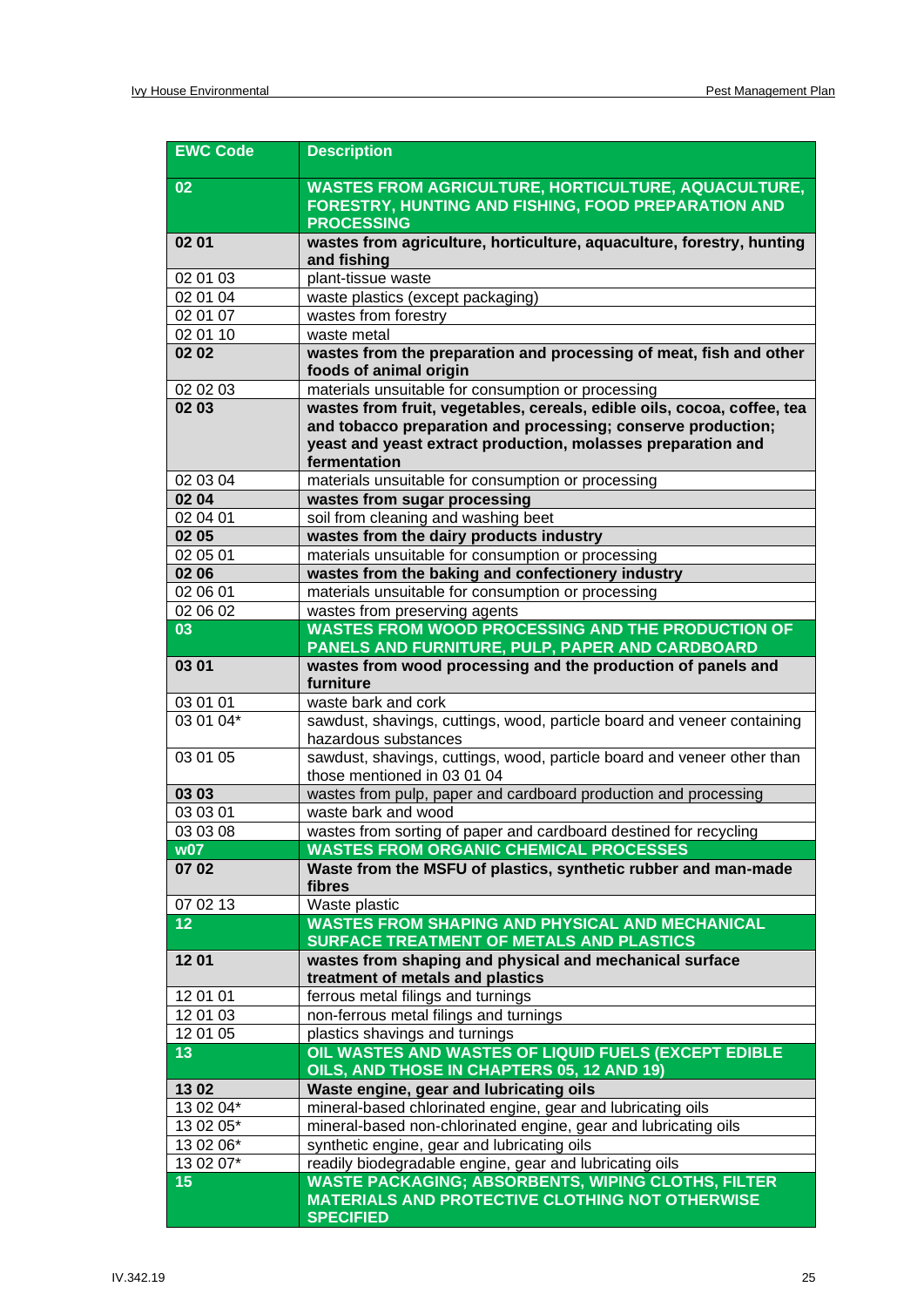| 15 01                | packaging (including separately collected municipal packaging<br>waste)                                       |
|----------------------|---------------------------------------------------------------------------------------------------------------|
| 15 01 01             | paper and cardboard packaging                                                                                 |
| 15 01 02             | plastic packaging                                                                                             |
| 15 01 03             | wooden packaging                                                                                              |
| 15 01 04             | metallic packaging                                                                                            |
| 15 01 05             | composite packaging                                                                                           |
| 15 01 06             | mixed packaging                                                                                               |
| 15 01 07             | glass packaging                                                                                               |
| 15 01 09             | textile packaging                                                                                             |
| 15 02                | absorbents, filter materials, wiping cloths and protecting clothing                                           |
| 15 02 03             | absorbents, filter materials, wiping cloths and protective clothing other<br>than those mentioned in 15 02 02 |
| 16                   | <b>WASTES NOT OTHERWISE SPECIFIED IN THE LIST</b>                                                             |
| 16 01                | end-of-life vehicles from different means of transport [including off-                                        |
|                      | road machinery] and wastes from dismantling of end-of-life                                                    |
|                      | vehicles and vehicle maintenance (except 13,14, 16 06 and 16 08)                                              |
| 16 01 03             | end-of-life tyres                                                                                             |
| 1602                 | wastes from electrical and electronic equipment                                                               |
| 16 02 11*            | discarded equipment containing chlorofluorocarbons, HCFC, HFC                                                 |
| 16 02 14             | discarded equipment other than those mentioned in 16 02 09 to 16 02<br>13                                     |
| 16 02 16             | components removed from discarded equipment other than those<br>mentioned in 16 02 15                         |
| 16 05                | gases in pressure containers and discarded chemicals                                                          |
| 16 05 04*            | gases in pressure containers (including halons) containing hazardous                                          |
|                      | substances                                                                                                    |
| 16 06                | batteries and accumulators                                                                                    |
| 16 06 04             | alkaline batteries (except 16 06 03)                                                                          |
| 16 06 05             | other batteries and accumulators                                                                              |
| 17 <sub>2</sub>      | <b>CONSTRUCTION AND DEMOLITION WASTES (INCLUDING</b><br><b>EXCAVATED SOIL FROM CONTAMINATED SITES)</b>        |
| 1701                 | concrete, bricks, tiles and ceramics                                                                          |
| 17 01 01             | concrete                                                                                                      |
| 17 01 02             | <b>bricks</b>                                                                                                 |
| 17 01 03<br>17 01 07 | tiles and ceramics                                                                                            |
|                      | mixtures of concrete, bricks, tiles and ceramics other than those<br>mentioned in 17 01 06                    |
| 1702                 | wood, glass and plastic                                                                                       |
| 17 02 01             | wood                                                                                                          |
| 17 02 02             | glass                                                                                                         |
| 17 02 03             | plastic                                                                                                       |
| 1703                 | bituminous mixtures, coal tar and tarred products                                                             |
| 17 03 02             | bituminous mixtures other than those mentioned in 17 03 01                                                    |
| 1704                 | metals (including their alloys)                                                                               |
| 17 04 01             | copper, bronze, brass                                                                                         |
| 17 04 02             | aluminium                                                                                                     |
| 17 04 03             | lead                                                                                                          |
| 17 04 04             | zinc                                                                                                          |
| 17 04 05             | iron and steel                                                                                                |
| 17 04 06             | tin                                                                                                           |
| 17 04 07             | mixed metals                                                                                                  |
| 17 04 11             | cables other than those mentioned in 17 04 10                                                                 |
| 1705                 | soil (including excavated soil from contaminated sites), stones and<br>dredging spoil                         |
| 17 05 04             | soil and stones other than those mentioned in 17 05 03                                                        |
| 1706                 | insulation materials and asbestos-containing construction<br>materials                                        |
| 17 06 01*            | insulation materials containing asbestos                                                                      |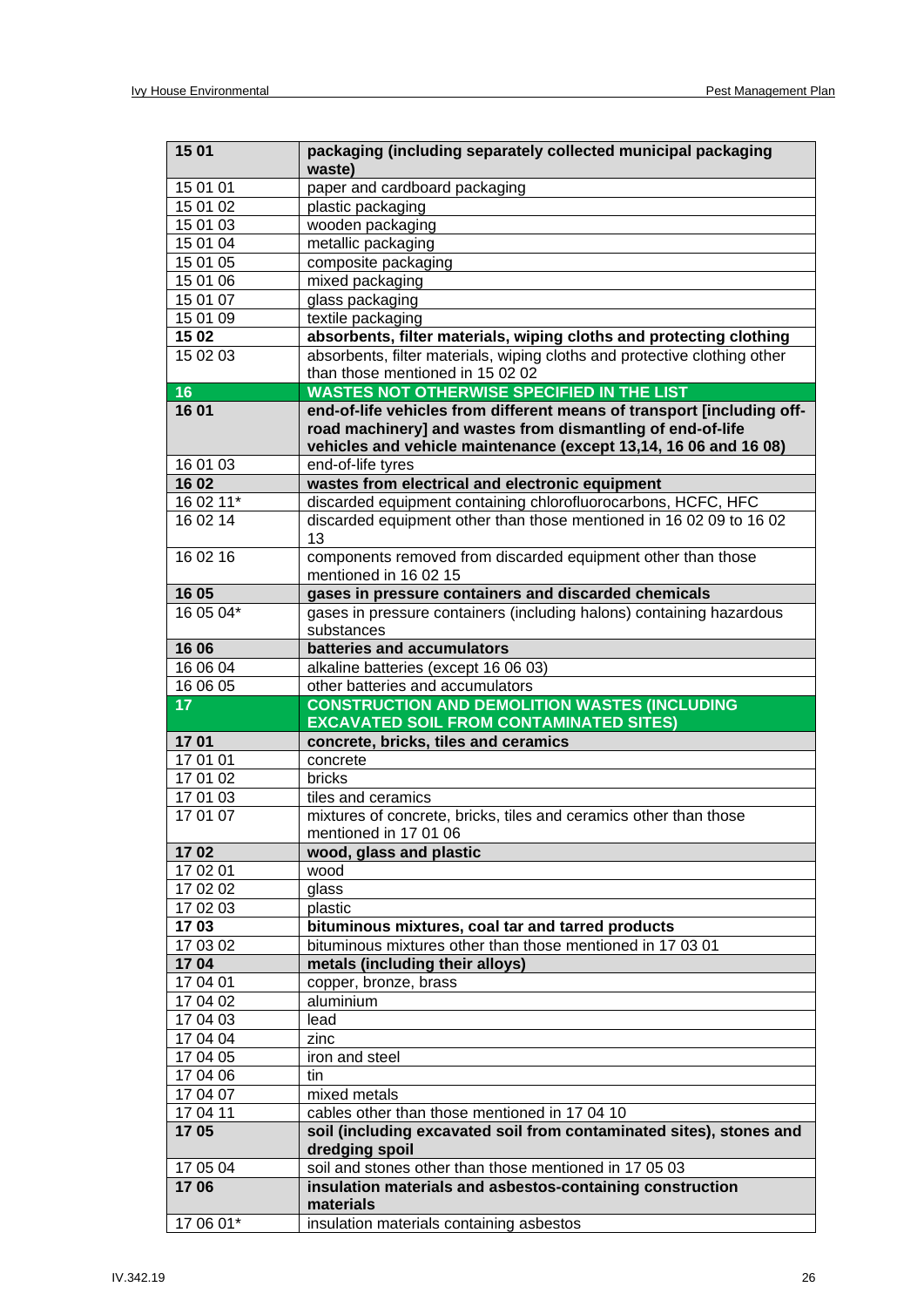| 170604    | insulation materials other than those mentioned in 17 06 01 and 17 06<br>03                                    |
|-----------|----------------------------------------------------------------------------------------------------------------|
| 17 06 05* | construction materials containing asbestos                                                                     |
| 1708      | gypsum-based construction material                                                                             |
| 17 08 02  | gypsum-based construction materials other than those mentioned in 17                                           |
|           | 08 01                                                                                                          |
| 1709      | other construction and demolition waste                                                                        |
| 17 09 04  | Mixed construction and demolition waste other than those mentioned in<br>17 09 01, 17 09 02 and 17 09 03       |
| 19        | <b>WASTE FROM WASTE MANAGMETN FACILITIES, OFF-SITE</b>                                                         |
|           | <b>WASTE WATER TREATMENT PLANTS AND THE PREPARATION</b>                                                        |
|           | OF WATER INTENDED FOR HUMAN CONSUMPTION AND WATER                                                              |
|           | FOR INDUSTRIAL USE                                                                                             |
| 19 12     | wastes from the mechanical treatment of waste (for example                                                     |
|           | sorting, crushing, compacting, pelletising) not otherwise specified                                            |
| 19 12 01  | paper and cardboard                                                                                            |
| 19 12 02  | ferrous metal                                                                                                  |
| 19 12 03  | non-ferrous metal                                                                                              |
| 19 12 04  | plastic and rubber                                                                                             |
| 19 12 05  | glass                                                                                                          |
| 19 12 06* | wood containing hazardous substances                                                                           |
| 19 12 07  | wood other than those mentioned in 19 12 06                                                                    |
| 19 12 08  | Textiles                                                                                                       |
| 19 12 09  | minerals (for example sand, stones)                                                                            |
| 19 12 10  | combustible waste (refuse derived fuel)                                                                        |
| 20        | <b>MANICIPAL WASTES (HOUSEHOLD WASTE AND SIMILAR</b>                                                           |
|           | <b>COMMERICAL, INDUSTRIAL AND INSTITUTIONAL WASTES)</b>                                                        |
|           | <b>INCLUDING SEPERATELY COLLECTED FRACTIONS</b>                                                                |
| 20 01     | separately collected fractions (except 15 01)                                                                  |
| 20 01 01  | paper and cardboard                                                                                            |
| 20 01 02  | Glass                                                                                                          |
| 20 01 08  | biodegradable kitchen and canteen waste                                                                        |
| 20 01 10  | clothes                                                                                                        |
| 20 01 11  | textiles                                                                                                       |
| 20 01 13* | solvents                                                                                                       |
| $200114*$ | acids                                                                                                          |
|           |                                                                                                                |
| 20 01 15* | alkalines                                                                                                      |
| 20 01 17* | photochemicals                                                                                                 |
| 20 01 19* | pesticides                                                                                                     |
| 20 01 21* | fluorescent tubes and other mercury-containing waste                                                           |
| 20 01 23* | discarded equipment containing chlorofluorocarbons                                                             |
| 20 01 25  | edible oil and fat                                                                                             |
| 20 01 26* | oil and fat other than those mentioned in 20 01 25                                                             |
| 20 01 27* | paint, inks, adhesives and resins containing hazardous substances                                              |
| 20 01 28  | paint, inks, adhesives and resins other than those mentioned in 20 01 27                                       |
| 20 01 29* | detergents containing hazardous substances                                                                     |
| 20 01 30  | detergents other than those mentioned in 20 01 29                                                              |
| 20 01 33* | batteries and accumulators included in 16 06 01, 16 06 02 or 16 06 03                                          |
|           | and unsorted batteries and accumulators containing these batteries                                             |
| 20 01 34  | batteries and accumulators other than those mentioned in 20 01 33                                              |
| 20 01 35* | discarded electrical and electronic equipment other than those                                                 |
|           | mentioned in 20 01 21 and 20 01 23 containing hazardous components                                             |
| 200136    | discarded electrical and electronic equipment other than those<br>mentioned in 20 01 21, 20 01 23 and 20 01 35 |
| 20 01 37* | wood containing hazardous substances                                                                           |
| 20 01 38  | wood other than those mentioned in 20 01 37                                                                    |
| 20 01 39  | plastics                                                                                                       |
| 20 01 40  | metals                                                                                                         |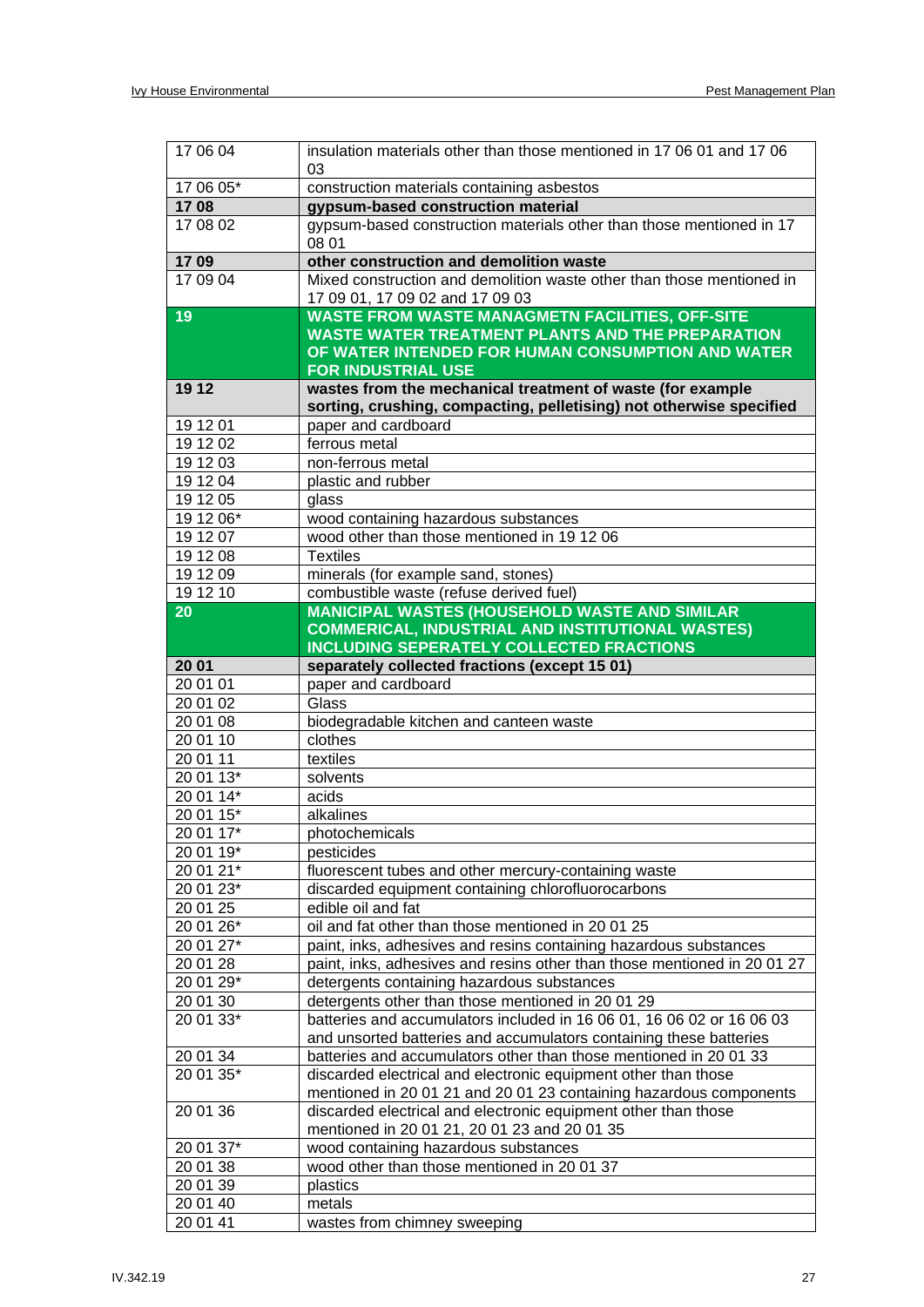| 20 02    | garden and park wastes (including cemetery waste) |
|----------|---------------------------------------------------|
| 20 02 01 | biodegradable waste                               |
| 20 02 02 | soil and stones                                   |
| 20 02 03 | other non-biodegradable wastes                    |
| 20 03    | other municipal wastes                            |
| 20 03 01 | mixed municipal waste                             |
| 20 03 02 | waste from markets                                |
| 20 03 03 | street-cleaning residues                          |
| 20 03 07 | bulky waste                                       |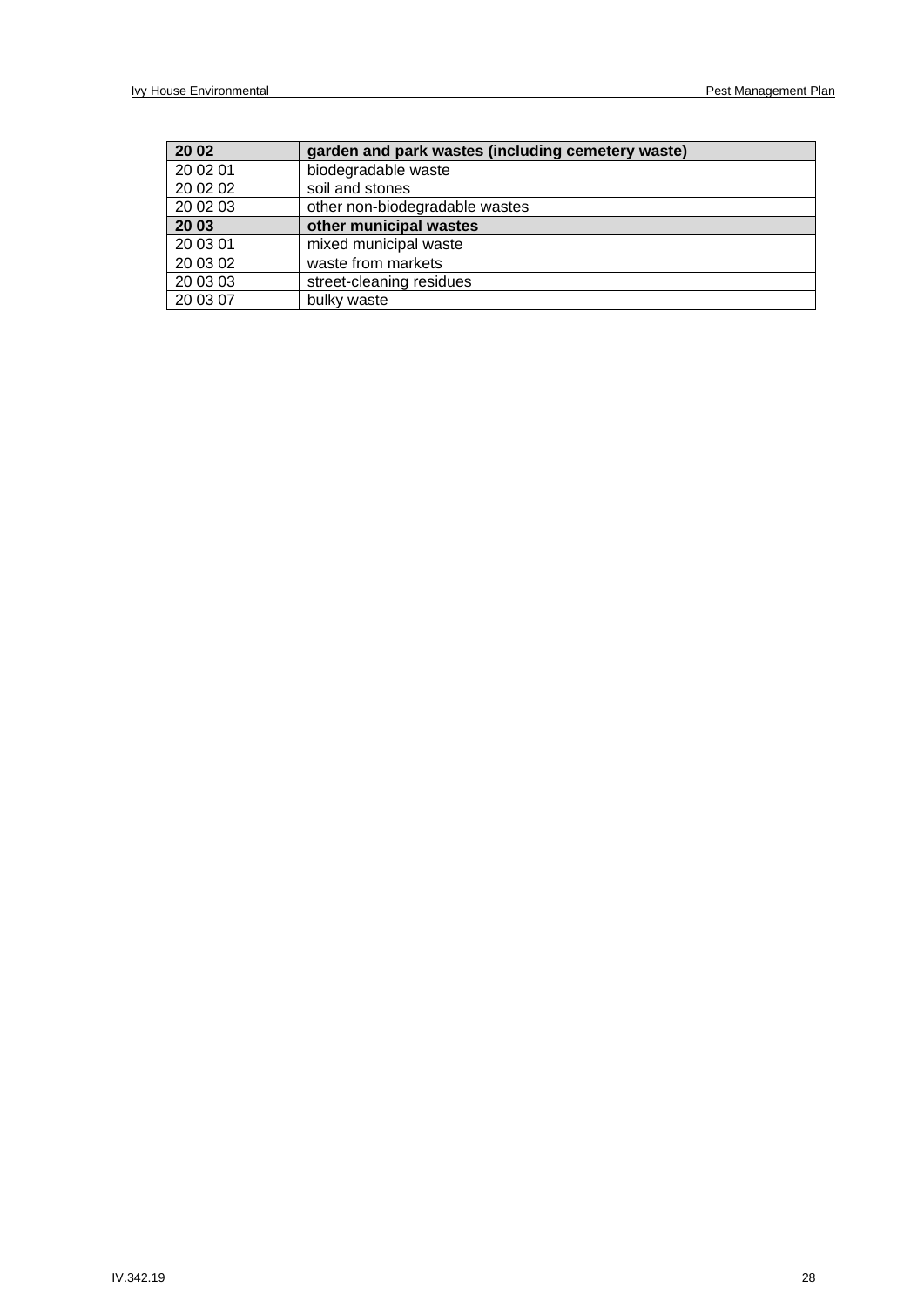# **Appendix C – Complaints Procedure**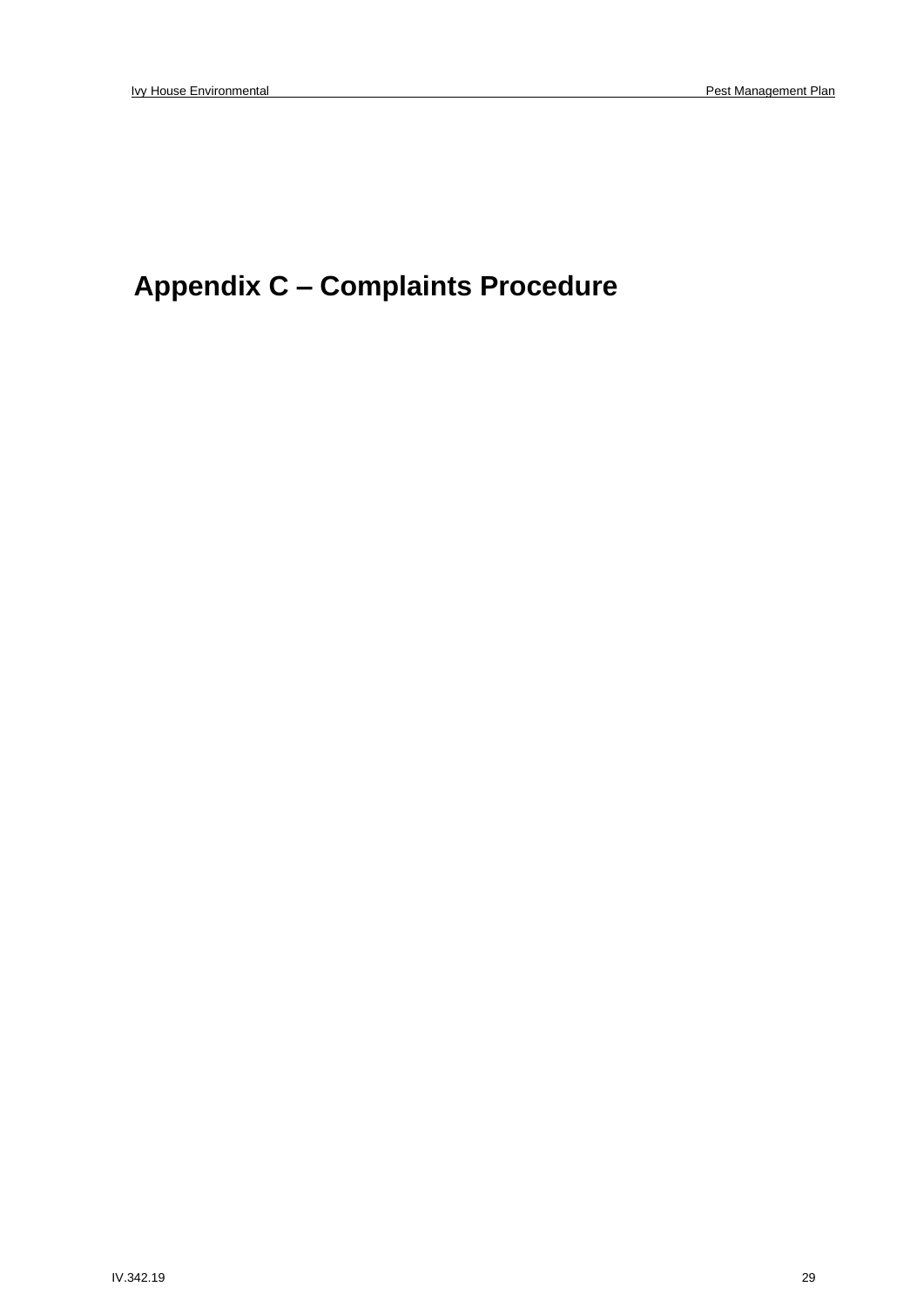| <b>Action</b>                                                                                                                                                                                                                                                                                                                                                                                                                                                                                                                                                                                               | <b>Person</b><br>responsible for  | <b>Timescale for</b><br><b>Action</b>                                       |
|-------------------------------------------------------------------------------------------------------------------------------------------------------------------------------------------------------------------------------------------------------------------------------------------------------------------------------------------------------------------------------------------------------------------------------------------------------------------------------------------------------------------------------------------------------------------------------------------------------------|-----------------------------------|-----------------------------------------------------------------------------|
|                                                                                                                                                                                                                                                                                                                                                                                                                                                                                                                                                                                                             | ensuring action is<br>carried out | <b>Completion</b>                                                           |
| 1. The Area Supervisor will be notified of the complaint<br>and will make the appropriate managerial staff and site<br>Operatives aware of the complaint.<br>The complaint shall be formally recorded using the<br>Complaint Report sheet contained within the site's<br>EMS.                                                                                                                                                                                                                                                                                                                               | Area Supervisor                   | Within<br>one<br>working<br>day<br>of<br>receipt<br>of<br>the<br>complaint. |
| 2. The complaint shall be investigated by:<br>a) Checking the Site Diary and Waste Acceptance<br>Records to see if any wastes were received which<br>could cause pest issues.<br>Checking the Site Diary to see whether the<br>b)<br>complaint corresponds to any operational issues<br>at the site, such as damage to roller shutter doors,<br>drainage, traps or damage to other pest<br>management infrastructure.<br>If the cause of the complaint is established it will be<br>recorded within the Complaint Record Sheet. If no<br>particular cause is identified then this will also be<br>recorded. | Area Supervisor                   | Within<br>one<br>working<br>day<br>of<br>receipt<br>οf<br>the<br>complaint. |
| 3. If a number of complaints are received about a<br>particular incident, then it might be necessary to bring<br>in the pest management contractor. If this is the case,<br>the Environment Agency shall be informed.                                                                                                                                                                                                                                                                                                                                                                                       | Area Supervisor                   | Within<br>one<br>working<br>day<br>0f<br>receipt<br>the<br>of<br>complaint. |
| 4. The Area Supervisor will instigate any necessary<br>reviews of procedures and will implement any required<br>changes. Any maintenance to pest management<br>infrastructure will be undertaken as soon as possible.                                                                                                                                                                                                                                                                                                                                                                                       | Area Supervisor                   | Within<br>seven<br>working<br>days of<br>receipt<br>the<br>of<br>complaint. |
| 5. If appropriate, the complainant and the Environment<br>Agency will be informed of any corrective actions<br>taken.                                                                                                                                                                                                                                                                                                                                                                                                                                                                                       | Area Supervisor                   | Within<br>seven<br>working<br>days of<br>receipt<br>of<br>the<br>complaint. |
| 6. A follow up audit on the corrective actions shall be<br>undertaken to ensure the preventative procedure was<br>effective and to determine if any additional actions are<br>required.                                                                                                                                                                                                                                                                                                                                                                                                                     | Area Supervisor                   | Within two weeks<br>of receipt of the<br>compliant.                         |
| 7. Once the follow up audit has been completed, the<br>Area Supervisor will ensure that the complaint and any<br>action taken and the effectiveness of that action are<br>recorded in the EMS.                                                                                                                                                                                                                                                                                                                                                                                                              | Area Supervisor                   | Within two weeks<br>of receipt of the<br>complaint.                         |
| This record shall also note any amendments to<br>procedures, both environmental and health and safety,<br>which may be required following the investigation. The<br>record shall be kept in the site office at all times or if it<br>is an electronic record, it will be accessible at the site.                                                                                                                                                                                                                                                                                                            |                                   |                                                                             |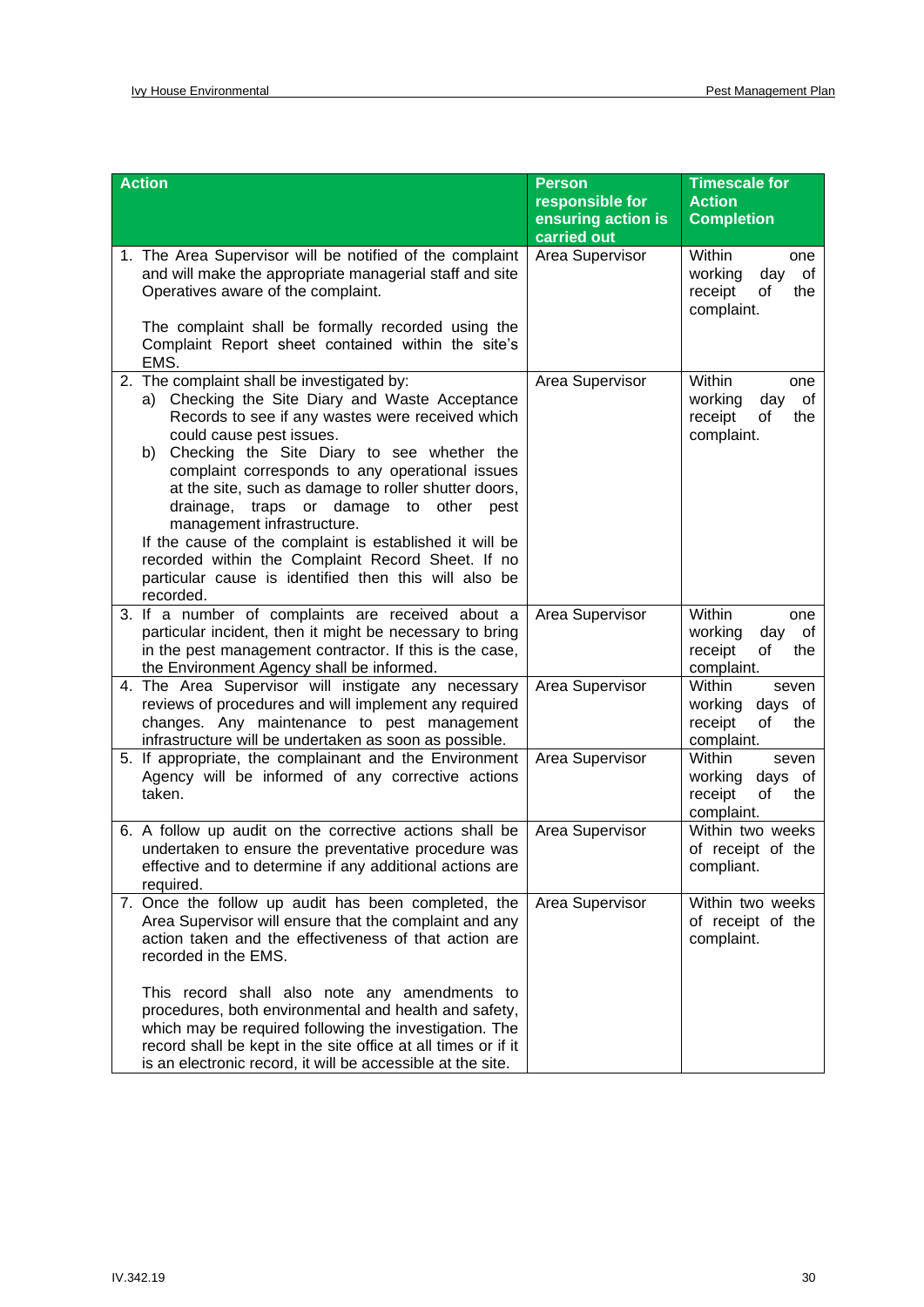# **Appendix D – Site Conditions Log**